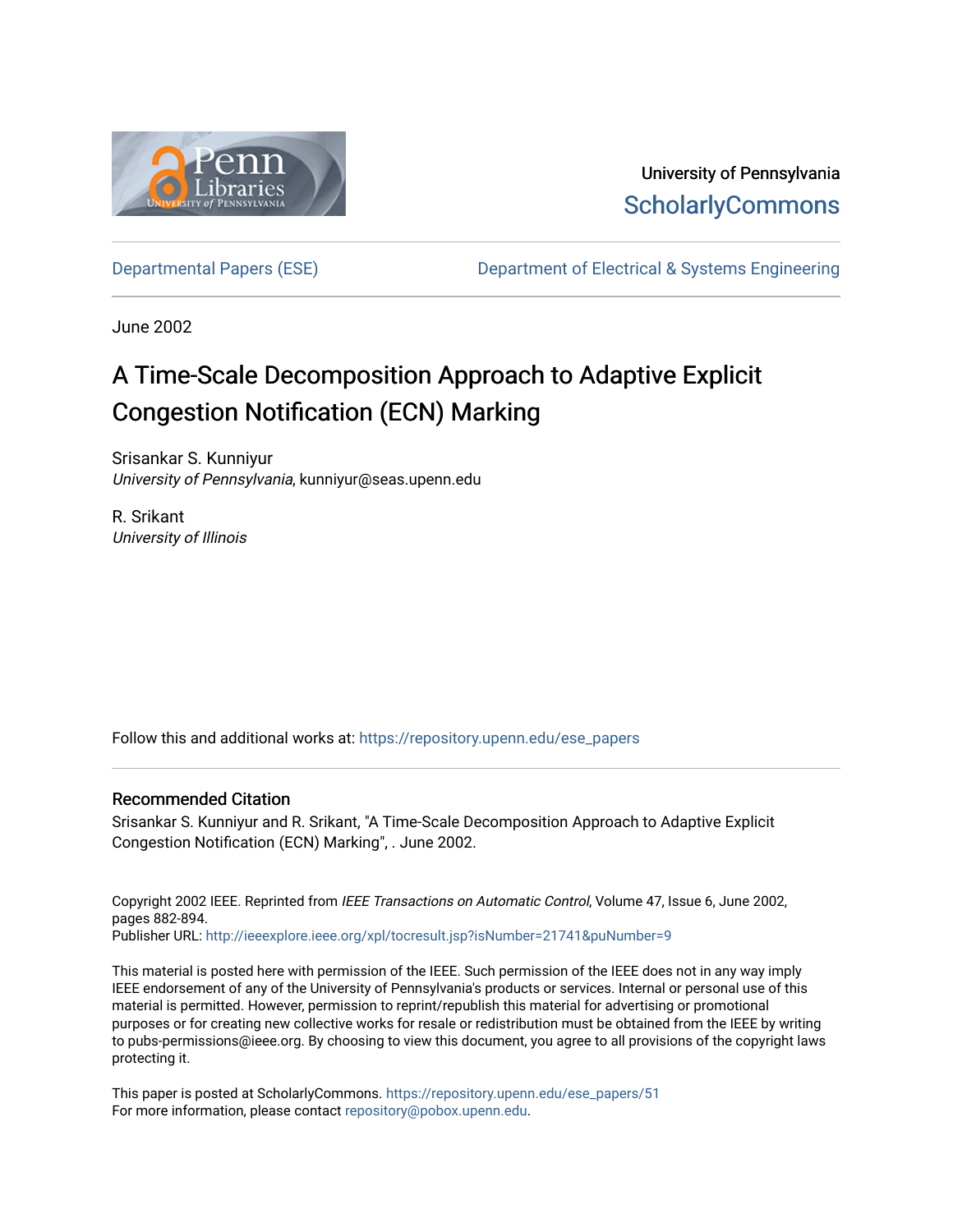# A Time-Scale Decomposition Approach to Adaptive Explicit Congestion Notification (ECN) Marking

# Abstract

Fair resource allocation in high-speed networks, such as the Internet, can be viewed as a constrained optimization program. Kelly et al. have shown that an unconstrained penalty function formulation of this problem can be used to design congestion controllers that are stable. In this paper, we examine the question of providing feedback from the network such that the congestion controllers derived from the penalty function formulation lead to the solution of the original unconstrained problem. This can be viewed as the decentralized design of explicit congestion notification (ECN) marking rates at each node in the Internet to ensure global loss-free operation of a fluid model of the network. We then look at the stability of such a scheme using a time-scale decomposition of the system. This results in two seperate systems which are stable individually, and we show that under certain assumptions the entire system is semiglobally stable and converges fast to the equilibrium point exponentially.

## Keywords

Adaptive virtual queue, congestion control, explicit congestion notification (ECN) marking, Internet, singular perturbations

## **Comments**

Copyright 2002 IEEE. Reprinted from IEEE Transactions on Automatic Control, Volume 47, Issue 6, June 2002, pages 882-894. Publisher URL: <http://ieeexplore.ieee.org/xpl/tocresult.jsp?isNumber=21741&puNumber=9>

This material is posted here with permission of the IEEE. Such permission of the IEEE does not in any way imply IEEE endorsement of any of the University of Pennsylvania's products or services. Internal or personal use of this material is permitted. However, permission to reprint/republish this material for advertising or promotional purposes or for creating new collective works for resale or redistribution must be obtained from the IEEE by writing to pubs-permissions@ieee.org. By choosing to view this document, you agree to all provisions of the copyright laws protecting it.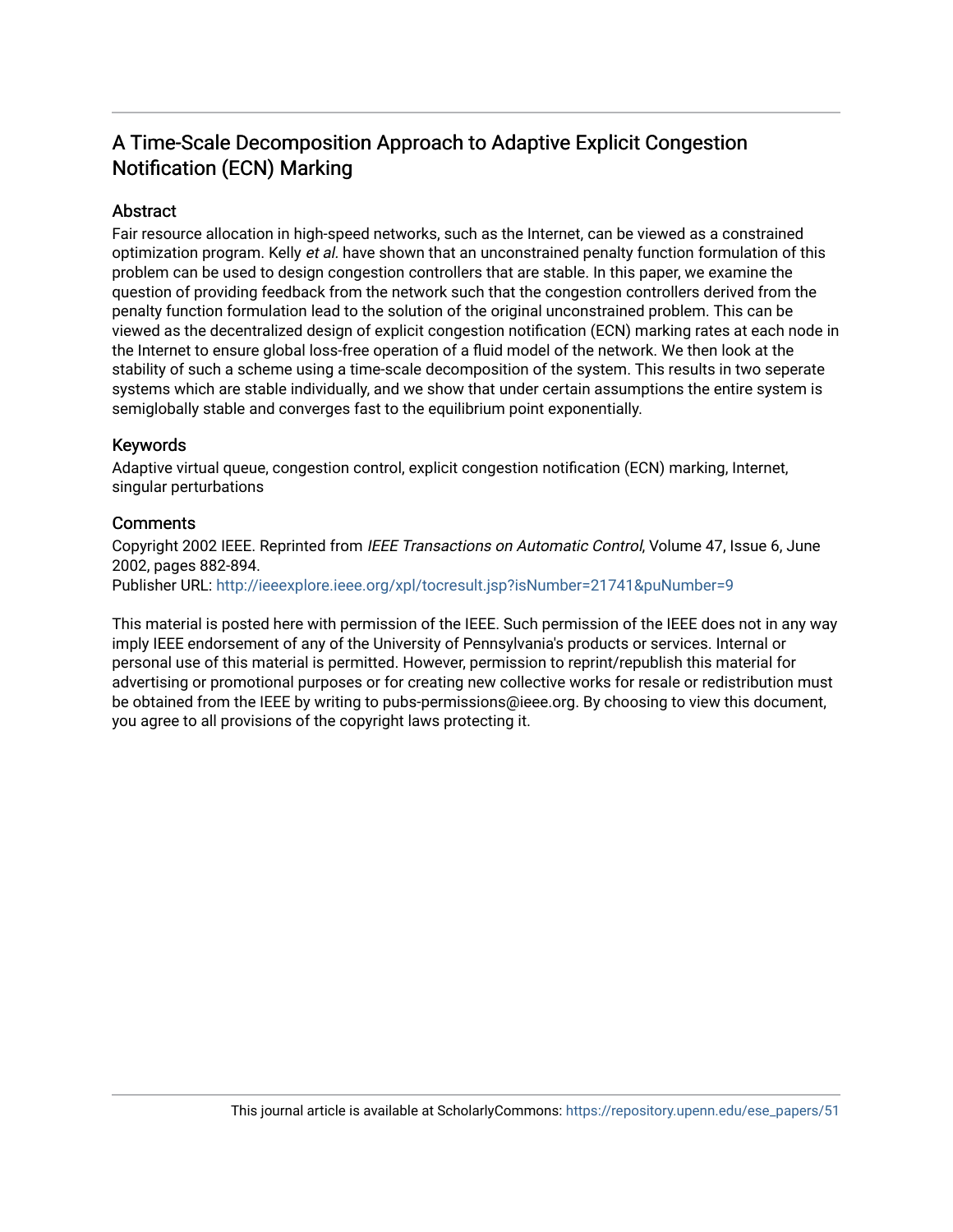# A Time-Scale Decomposition Approach to Adaptive Explicit Congestion Notification (ECN) Marking

Srisankar Kunniyur and R. Srikant*, Senior Member, IEEE*

*Abstract—***Fair resource allocation in high-speed networks, such as the Internet, can be viewed as a constrained optimization program. Kelly** *et al.* **have shown that an unconstrained penalty function formulation of this problem can be used to design congestion controllers that are stable. In this paper, we examine the question of providing feedback from the network such that the congestion controllers derived from the penalty function formulation lead to the solution of the original unconstrained problem. This can be viewed as the decentralized design of explicit congestion notification (ECN) marking rates at each node in the Internet to ensure global loss-free operation of a fluid model of the network. We then look at the stability of such a scheme using a time-scale decomposition of the system. This results in two seperate systems which are stable individually, and we show that under certain assumptions the entire system is semiglobally stable and converges fast to the equilibrium point exponentially.**

*Index Terms—***Adaptive virtual queue, congestion control, explicit congestion notification (ECN) marking, Internet, singular perturbations.**

#### I. INTRODUCTION

**RECENTLY**, there has been an explosive growth in the development of new applications that use the Internet. As a result, congestion and packet loss resulting from congestion has become a big problem. To offer multimedia services over the Internet, some of which may require low-loss, low-delay operation, it is desirable to provide explicit congestion notification (ECN) [1]–[3]. Therefore, there has been a surge of interest in designing best-effort service networks that can deliver low-loss, low-delay service by encouraging the users to adapt to network congestion using minimal information from the network in the form of ECN marks [1], [4]–[6].

In a fluid model, the problem of fair resource allocation to heterogeneous users over a heterogeneous network can be posed as a convex program [4]–[6]. The design of congestion controllers then follows by considering either a penalty function formulation of the problem [4], [6] or a dual formulation of the problem [5]. For the dual problem, it has been shown in [5], that a simple adaptive algorithm to estimate the shadow prices at each node based only on total flow measurements at each node, together with appropriate congestion control algorithms for the users, can

S. Kunniyur is with the Department of Electrical Engineering, University of Pennsylvania, Philadelphia, PA 19104 USA (e-mail: kunniyur@ee.upenn.edu).

R. Srikant is with the Coordinated Science Laboratory, Department of General Engineering, University of Illinois, Urbana, IL 61801-2307 USA (e-mail: rsrikant@uiuc.edu).

Publisher Item Identifier S 0018-9286(02)05496-X.

lead to the optimal solution of the convex program. Further, it has been shown in [7] that the shadow prices can be conveyed to the sources using a single-bit mark in each packet.

In this paper, we study the adaptive design of the marking rates at each node to drive network to the optimal fluid operating point in the case where the congestion controllers are derived using a penalty function formulation. The penalty function formulation is appealing due to the close connection between the congestion controller so derived and the well-known TCP protocol [6]. We seek an adaptive algorithm that modifies the fraction of packets marked (i.e., the marking probability in a model that treats packets as discrete entities) at each node such that the total fluid entering each link is less than or equal to the capacity of the link (i.e., near loss-free operation) while maximizing the sum of the utilities of all the users of the network (socially optimal operation). *By "capacity of the link," we mean the maximum arrival rate at the link that will maintain a near loss-free operation*. For example, in a practical network with variable packet sizes, round-trip delays and buffers, this maximum arrival rate may be as high as 98% of the actual capacity of the link. The motivation for allowing high utilization comes from many-sources large-deviation results [8] which suggest that low-loss operation is possible even with high utilization when the number of users and the capacity of the network are large.

For certain constrained nonlinear programming problems, it is well-known that penalty functions can be designed such that the solution of the unconstrained problem with these penalty functions leads to the solution of the original, constrained problem. Such penalty functions are called *exact penalty functions* [9, Sec. 4.3]. Thus, the adaptive algorithm in this paper can be viewed as a distributed algorithm for obtaining exact penalty functions, without each node having any direct information about the topology of the rest of the network.

The key features of our adaptive algorithm are summarized as follows.

- 1) Each node chooses an algorithm according to which it marks packets.
- 2) The marking algorithm at each node could be different, i.e., the nodes need not agree on the same algorithm.
- 3) Each node's marking algorithm is parameterized by a quantity, called the node's "virtual capacity." The fraction of marked packets at the node is a function of the total arrival rate at the node and the virtual capacity of the node.
- 4) The fraction of packets that are marked at a node can be any function of the total arrival rate at the node and the virtual capacity of the node as long as it satisfies certain

Manuscript received September 13, 2000; revised June 7, 2001 and November 15, 2001. Recommended by the Guest Editors W. Gong and T. Başar. This work was supported by the National Science Foundation under Grants NCR-9701525 and ANI-9813710.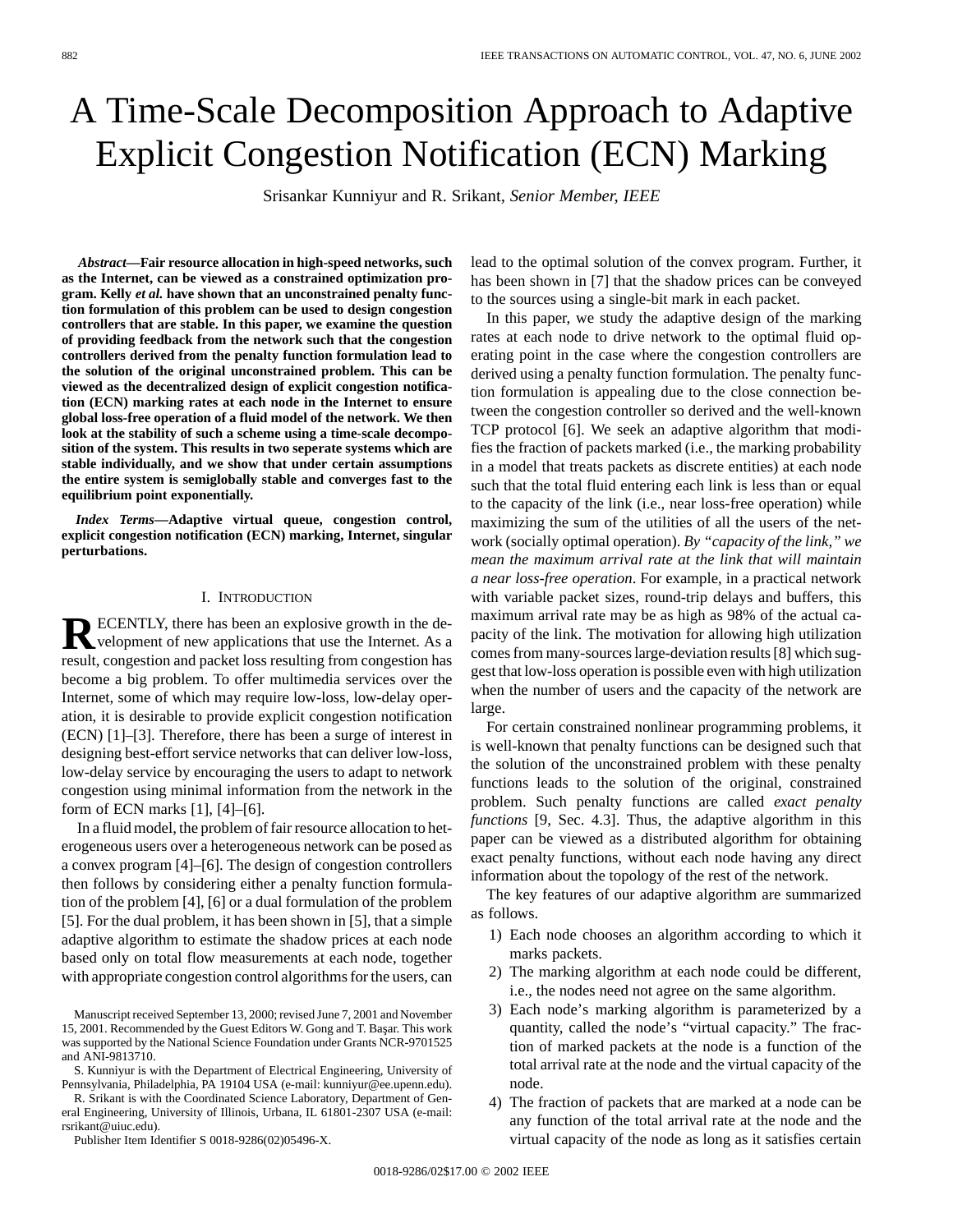reasonable properties: it should an increasing function of the total arrival rate and a decreasing function of the virtual capacity. More technical conditions are discussed in the later sections.

5) Each node uses an algorithm to adapt its virtual capacity to drive the fluid model of the network toward loss-free, socially optimal operation. The adaptive algorithm at a node uses only the total flow rate at that node, i.e., no per-flow measurements are required.

With this adaptation at the links, the dynamics of the network can be thought of as evolving at two timescales.

- 1) The sources implement the congestion-controllers to maximize the sum of the utilities of all the users (minus a penalty function) using the feedback from the links.
- 2) Each link modifies its marking function so that the total average flow (over some time) is less than or equal to the capacity of the link.

So, there is a natural two-time scale behavior of the system in that the sources adapt quickly while the links adapt more slowly. We can now decompose the system into two parts.

- 1) *The slow system or the reduced system:* In this system, we assume that the user rates have converged for a particular virtual capacity at the links and the links then modify their virtual capacities based on these optimum rates. This is the slow model because we assume that the changes at the links are slow enough to make the user rates' converge.
- 2) *The boundary-layer system:* Here, we assume that the virtual capacity remains constant, and therefore, the system is characterized by the set of congestion-controllers for the original system with a fixed virtual capacity at each link.

The entire system's response to external stimuli (i.e., initial condition) can now be characterized by the presence of slow and fast transients. Loosely speaking, we can approximate the slow transient by the reduced system and the fast transient is the difference between the full system and the reduced-system [10].

In this paper, we study the stability properties of the entire system which comprises the congestion-controllers of the users and the adaptive marking algorithm at the links. To study the stability of the entire system, we start by studying the reduced-model and the boundary-layer model of the system. The boundary-layer model of the system is shown to be globally asymptotically stable in [4]. In this paper, we will show that the reduced system is stable whenever all the links in the network are fully utilized. We will also show that both the reduced system and the boundary-layer system are semiglobally exponentially stable. By semiglobal exponential stability, we mean that the system is exponentially stable whenever the system is constrained to lie in a compact set. We will then show that under certain assumptions, the entire system is semiglobally stable and converges to the stable point exponentially. In congestion-controlled systems such as the Internet, the transmission rates of all sources are constrained. Thus, the set of allowable initial conditions is compact. Therefore, "semiglobal" is effectively equivalent to global stability in our context. We will also show that the equilibrium point maximizes the sum of the utilities of all the users and also results in a near-loss free operation throughout the network. We use the term near-loss free operation to indicate that the fluid model of the system is loss free. However, the presence of extremely short flows and other randomness in the system will lead to some loss unless one operates the systems at slightly less than full utilization. This is explored further in [11] for the case of fixed virtual capacities.

The rest of this paper is organized as follows. In Section II, we first describe the network model and define the system optimization problem. We will also define and state our assumptions on the marking algorithms at the nodes. In Section III, we prove that the algorithm succeeds in conveying the sum of the shadow prices of each route to the users of the network. We first show the existence of virtual capacities that results in a loss-free network. We will then show that with these virtual capacities, we obtain the system optimum rates. We then show that the algorithm indeed converges to virtual capacities that results in a loss-free, socially optimal operation. We then proceed to prove the stability of the reduced-system. In Section IV, we prove the semiglobal exponential stability of the entire system. Concluding remarks are provided in Section V. For ease of exposition, some of the proofs are presented in the Appendix (Section VII).

#### II. SYSTEM MODEL

We adopt the system model described by Kelly in [12]. Consider a network with a set  $\mathcal L$  of links and let  $C_l$  be the capacity of link l, for  $l \in \mathcal{L}$ . Let a route r be a nonempty subset of  $\mathcal{L}$ , and let R be the set of possible routes. Set  $S_{rl} = 1$  if  $l \in r$ , so that route r traverses link l and set  $S_{rl} = 0$  otherwise. We will associate an user with each route and hence we will use the term "user" and "route" interchangeably throughout this paper. Let user r generate traffic at rate  $x_r$ . The rate  $x_r$  is assumed to have a utility  $U_r(x_r)$  to user r. Assume that  $U_r(\cdot)$  is a continuously differentiable, strictly concave, increasing function in the interval  $(0, \infty)$  and we assume that  $U_r(x_r)$  is unbounded as  $x_r \to 0$  to ensure that each user gets some nonzero throughput. Examples of such a function include  $\log x_r$  and  $-1/x_r$ . Let  $U = (U_r(\cdot), r \in \mathcal{R}), x = (x_r, r \in \mathcal{R})$  and  $C = (C_l, l \in \mathcal{L})$ . The optimal rates for this network can now be obtained by solving the following maximization problem:

$$
SYSTEM(U, S, C): \max_{\{x_r\}} \sum \Delta_r U_r(x_r) \tag{1}
$$

subject to

$$
S^T x \le C \tag{2}
$$

$$
x \ge 0 \tag{3}
$$

where  $\Delta_r > 0$ . The above maximization problem has a strictly concave objective function and the maximization is performed over a compact set. Therefore, the above maximization problem has a unique solution. In the rest of the paper, we refer to the solution to the aforementioned maximization problem as the *system optimal rates*.

Let each link  $l$  in the network generate feedback in the form of ECN marks. Assume that the fraction of packets marked is a function of the total arrival rate  $(\lambda_l)$  and the virtual capacity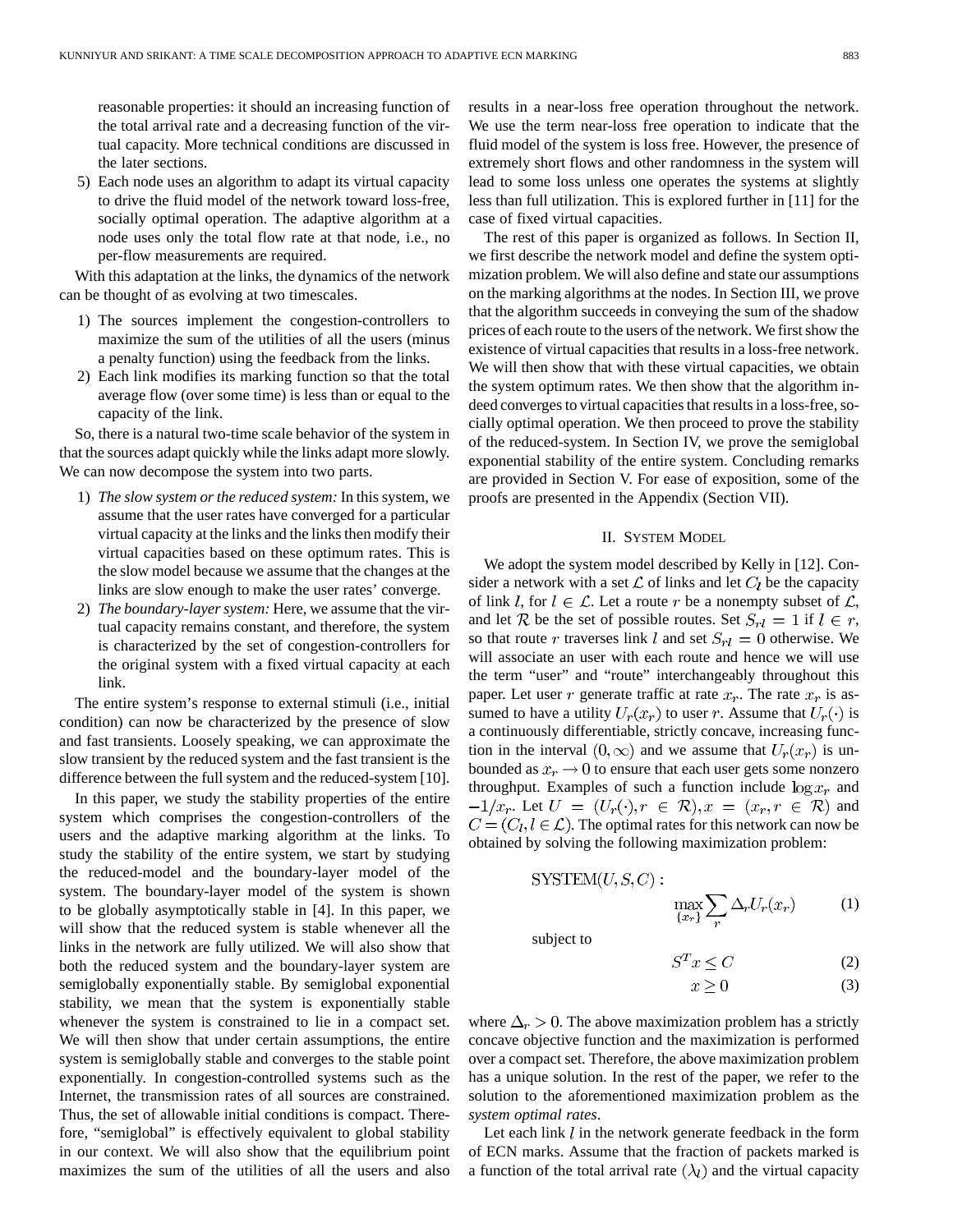$(\hat{C}_l)$  of the link and that the total marks are distributed among the users in proportion to their flow rates. We also assume that the same flow is presented by a user to all links on its route, even though the flow will actually be "thinned" in downstream links due to losses at upstream links (*link independence* assumption). Therefore, the total flow into any link  $l$  is given by  $\lambda_l = \sum_{r:l \in r} x_r$ . Let  $p_l(\lambda_l, \tilde{C}_l)$  be the fraction of the total flow that is marked by link  $l$ . Therefore, if User  $r$  has a rate  $x_r$  going into link  $l$ , then the total rate at which marks are received by User r from link l is  $p_l(\lambda_l, C_l)x_r$ . We will make the following assumption regarding the marking functions at each link.

*Assumption 1:* The marking function at each link  $i \in \mathcal{L}, p_l(q, s), q \geq 0, s \geq 0$  is assumed to satisfy the following conditions:

- i)  $0 \leq p_l(q,s) \leq 1$  for all  $q,s$ ;
- ii)  $\lim_{q\to\infty} p_l(q,s) = 1$  for all s;
- iii)  $\lim_{s\to\infty} p_l(q,s) = 0$  for all q;
- iv)  $\lim_{s\to 0} p_l(q,s) = 1$  for all q;
- v)  $p_l(q, s)$  is strictly increasing in q and strictly decreasing in  $s$ ;
- vi)  $p_l(q, s)$  is twice continuously differentiable in both its arguments;
- vii) For each  $l \in \mathcal{L}$ , there exists a virtual capacity  $\tilde{C}_l^{(d)} \geq 0$ which solves

$$
C_l = \sum_{r:l \in r} U_r'^{-1} \left[ \frac{\beta}{\Delta_r} p_l(C_l, \tilde{C}_l) \right]. \tag{4}
$$

This assumption states that if we consider each link  $l \in \mathcal{L}$ in isolation (by assuming all the other links have infinite capacity), then we can find a virtual capacity  $\tilde{C}_{l}^{(d)}$  such that solution  $(x_r^*, r \in l)$  to the optimization problem

$$
\max_{\{x_r : r \in l\}} \sum_{r: r \in l} \Delta_r U_r(x_r) - \beta \int_0^{\sum_{r: l \in r} x_r} p_l(z, \tilde{C}_l) dz \quad (5)
$$

satisfies  $\sum_{r:r\in l} x_r^* = C_l$ . In other words, we assume that the network is provisioned such that each node considered in *isolation* can choose a virtual capacity to provide loss-free operation.

Now, let each User  $r$  employ the congestion-control algorithm,

$$
\dot{x}_r = \left(\Delta_r - \frac{\beta}{U_r'(x_r)} \sum_{l:l \in r} p_l(\lambda_l, \tilde{C}_l) \right) \quad \forall r \in \mathcal{R}.\tag{6}
$$

This is an additive-increase, multiplicative-decrease algorithm wherein the user reduces its rate proportional to the number of marks it receives. From [4], we know that the congestion-control scheme given by (6) converges to the unique optimal solution of the optimization problem given by

$$
\max_{\{x_r\}} \sum_r \Delta_r U_r(x_r) - \beta \sum_{l \in \mathcal{L}} \int_0^{\lambda_l} p_l(z, \tilde{C}_l) dz. \tag{7}
$$

The optimal solution of the optimization problem given by (7) depends upon the virtual capacity at each link. Therefore, by adaptively changing the virtual capacities, we can ensure that the total flow into the link is less than the capacity of the link and thus ensure loss-free operation. We also need to take care that we are not under-utilizing the link since  $\lambda_l \ll C_l$  also results in a loss-free operation. Therefore, we need  $\lambda_l \approx C_l$  where possible. This motivates our adaptive algorithm which is given by the following.

*Algorithm II.1:* Each link  $l \in \mathcal{L}$  updates its virtual capacity according to the ordinary differential equation (ODE)

$$
\dot{\tilde{C}}_l = -\alpha \frac{1}{\partial p_l(\lambda_l, \tilde{C}_l)/\partial \tilde{C}_l} (C_l - \lambda_l)
$$
(8)

where  $\alpha > 0$  is the damping factor. To avoid  $\tilde{C}_l$  becoming negative, we set  $\tilde{C}_l = 0$  whenever  $\tilde{C}_l = 0$  and  $\lambda_l > C_l$ . Note that the adaptive algorithm increases the virtual capacity whenever the total flow into the link is lower than the capacity of the link. This results in a reduced number of marks to the users using that link which results in the users increasing their rates. Also, note that the algorithm is distributed in nature and does not require any transfer of information from other nodes/links. This algorithm is a modification of the one presented in [6]. Here, we have introduced the derivative of the marking rate with respect to the virtual capacity in the adaptive algorithm. This modification is necessary to our proof of convergence. However, simulation studies in [6] suggest that the algorithm may converge without the derivative term and the proof of this is an open problem.

The complete system of differential equations governing the behavior of the network can now be written down as

$$
\frac{dx_r(t)}{dt} = \left(\Delta_r - \frac{\beta}{U'_r(x_r(t))} \sum_{l:l \in r} p_l(\lambda_l, \tilde{C}_l) \right) \quad \forall r \in \mathcal{R}
$$
\n(9)

$$
\frac{d\tilde{C}_l}{dt} = -\frac{\alpha}{\partial p_l(\lambda_l, \tilde{C}_l)/\partial \tilde{C}_l} (C_l - \lambda_l) \quad \forall l \in \mathcal{L}.
$$
 (10)

#### III. STABILITY ANALYSIS OF THE REDUCED SYSTEM

We consider the system of differential equations governing the behavior of the network

$$
\frac{dx_r(t)}{dt} = \left(\Delta_r - \frac{\beta}{U_r'(x_r(t))} \sum_{l:l \in r} p_l(\lambda_l, \tilde{C}_l) \right) \quad \forall r \in \mathcal{R}
$$
\n(11)

$$
\frac{dC_l}{dt} = -\frac{\alpha}{\partial p_l(\lambda_l, \tilde{C}_l)/\partial \tilde{C}_l} (C_l - \lambda_l) \quad \forall l \in \mathcal{L}.
$$
 (12)

By letting  $\tau = \alpha t$ , we can rewrite (11)–(12) as

$$
\alpha \frac{dx_r(t)}{d\tau} = \left(\Delta_r - \frac{\beta}{U'_r(x_r(\tau))} \sum_{l:l \in r} p_l(\lambda_l, \tilde{C}_l) \right) \forall r \in \mathcal{R}
$$
\n(13)

$$
\frac{dC_l}{d\tau} = -\frac{1}{\partial p_l(\lambda_l, \tilde{C}_l)/\partial \tilde{C}_l} (C_l - \lambda_l) \quad \forall l \in \mathcal{L}.
$$
 (14)

This reduces  $(9)$ – $(10)$  to  $(13)$ – $(14)$ , which is a standard singular perturbation model of the system [10]. If we set  $\alpha = 0$ , we get

$$
\left(\Delta_r - \frac{\beta}{U_r'(x_r(\tau))} \sum_{l:l \in r} p_l(\lambda_l, \tilde{C}_l)\right) = 0. \tag{15}
$$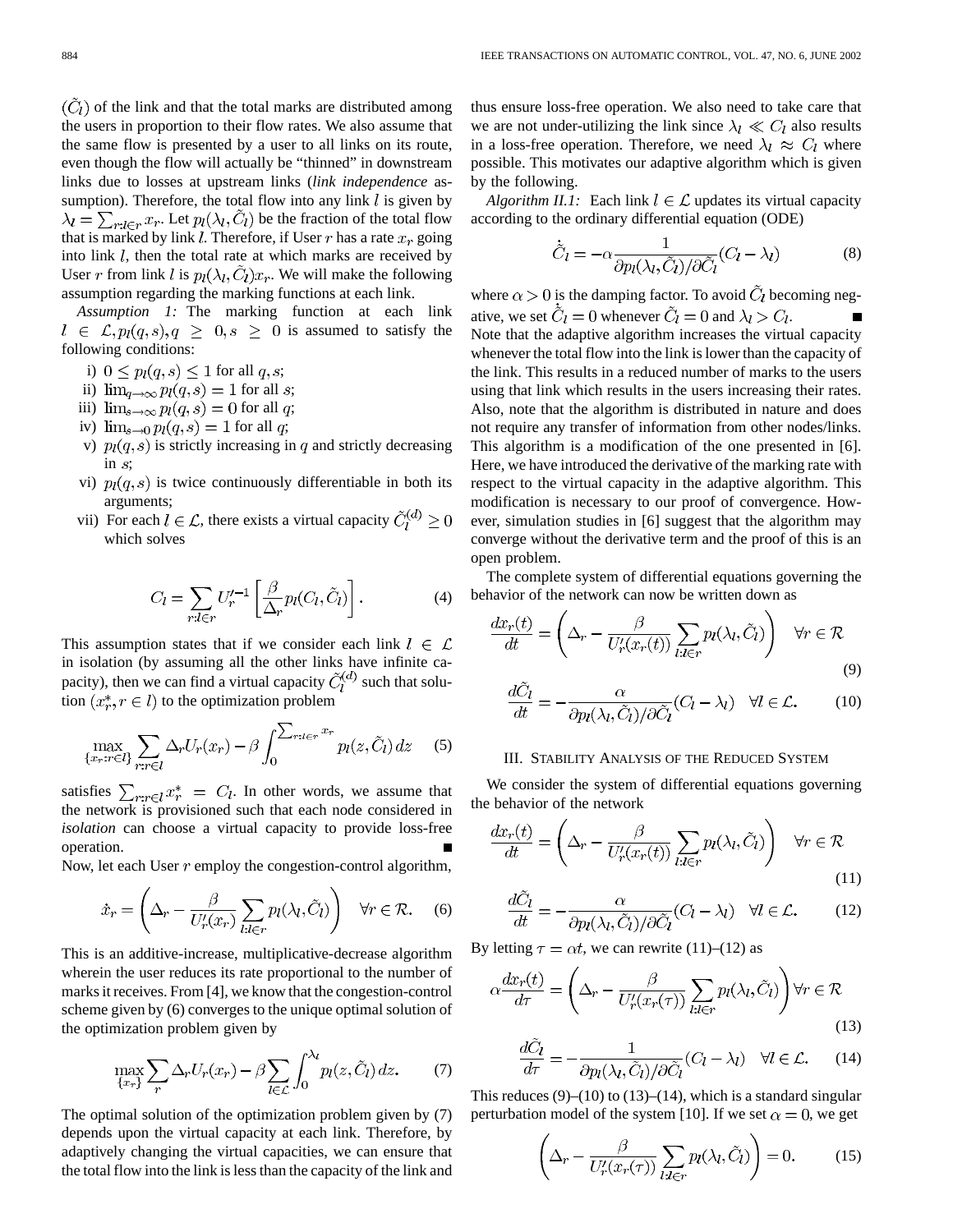We know from [6] that there exists a unique root  $\{x_r^*\}$  to the above algebraic equation that also solves the optimization problem given by (7). Let  $\lambda_l^* = \sum_{r:l \in r} x_r^*$ . The reduced-system is given by

$$
x^* = \arg\max_{x} \sum_{r} \Delta_r U_r(x_r) - \beta \sum_{l \in \mathcal{L}} \int_0^{\sum_{r:l \in r} x_r} p_l(z, \tilde{C}_l) dz,
$$
\n(16)

$$
\dot{\tilde{C}}_l = -\frac{1}{\partial p_l(\lambda_l^*, \tilde{C}_l)/\partial \tilde{C}_l} (C_l - \lambda_l^*) \quad \forall l \in \mathcal{L}.
$$
\n(17)

This model assumes that  $x = (x_r, r \in \mathcal{R})$ , whose velocity given by  $\dot{x}$  is large when  $\alpha$  is small, converges rapidly to the equilibrium point of (13). The boundary-layer system is given by

$$
\frac{dx_r(t)}{dt} = \left(\Delta_r - \frac{\beta}{U_r'(x_r(t))} \sum_{l:l \in r} p_l(\lambda_l, \tilde{C}_l) \right) \quad \forall r \in \mathcal{R}
$$
\n(18)

where  $\{\tilde{C}_l\}$  is treated as a constant parameter. It is shown in [4] that the boundary-layer system is globally asymptotically stable. We will study the stability of the reduced system in this section. We will first define an invariant point of the algorithm given in (17) as follows.

*Definition III.1:* A point  $\{\hat{C}_l\}$  is an invariant point if

$$
\dot{\hat{C}}_l = 0 \quad \forall \{l : \hat{C}_l < \infty\}
$$
  

$$
\dot{\hat{C}}_l \ge 0 \quad \forall \{l : \hat{C}_l = \infty\}.
$$

Before discussing the stability of the adaptive algorithm, we will first prove the existence of virtual capacities at each link so that socially optimal operation can be guaranteed and that these virtual capacities are also an invariant point of the system. This shows that there exists at least one invariant point of the reduced-system that guarantees a socially optimal operation. We will then proceed to show that all the invariant points of the reduced-system in (16)–(17) ensure socially optimal operation (i.e., they result in system optimal rates). We then prove the global asymptotic stability of the reduced-system.

- Let  $\{\bar{x}_r\}$  be the system optimal rates obtained by solving and let  $\lambda_l = \sum_{r \cdot l \in r} \bar{x}_r$  for all  $l \in \mathcal{L}$ .
- Let  $x^*(\{C_l\}) = (x_r^*(\{C_l\}), r \in \mathcal{R})$  be the solution of (16) with  $C_l = C_l$  for all  $l \in \mathcal{L}$ , where is an invariant point defined in Definition III.1. Let for all  $l \in \mathcal{L}$  and .
- $\mathcal{L}_a({\{\hat{C}_l\}})$  = {set of congested links i.e.,  $\lambda_l^*(\{\hat{C}_l\})$  =  $C_l$ , at an invariant point  $\{\hat{C}_l\}$  of the algorithm.
- $\mathcal{L}_o = \{\text{set of congested links i.e., } \overline{\lambda}_l = C_l, \text{ at the solution }\}$ of  $SYSTEM(U, S, C)$ .

#### *A. Existence*

We show in this section that there exists virtual capacities at each link that allows the congestion controllers obtained from the penalty function formulation to drive the system toward the solution of  $\text{SYSTEM}(U, S, C)$ . Before showing this result, we will state and prove some lemmas which will be used in the existence proof.

Consider the single-link optimization problem

$$
\max_{\{x_r\}:l\in r} \sum_{r:l\in r} \Delta_r U_r(x_r) \tag{19}
$$

subject to 
$$
\sum_{r:l \in r} x_r \leq C_l \tag{20}
$$

$$
x_r \ge 0 \quad \forall r : l \in r \tag{21}
$$

The Lagrangian of this maximization problem can be written as

$$
\mathcal{G}(x,\nu_l) = \sum_{r:l \in r} \Delta_r U_r(x_r) - \nu_l \left( \sum_{r:l \in r} x_r - C_l \right) \tag{22}
$$

where  $\nu_l$  is the Lagrange multiplier. Therefore, the optimal solution satisfies [9]

$$
\nu_l = 0 \quad \text{if } \sum_{r:l \in r} x_l < C_l
$$
\n
$$
\nu_l > 0 \quad \text{if } \sum_{r:l \in r} x_l = C_l. \tag{23}
$$

*Lemma III.1:* The feedback from the link in a single link case when  $\tilde{C}_l = \tilde{C}_l^{(d)}$ , where  $\tilde{C}_l^{(d)}$  is defined in Assumption 1, is equal to the Lagrange multiplier obtained by solving the constrained optimization problem in (19). In other words

$$
\nu_l = \beta p_l \left( C_l, \tilde{C}_l^{(d)} \right).
$$

*Proof:* See Appendix VII.A Next, let us consider the Lagrangian of  $\text{SYSTEM}(U, S, C)$ 

$$
\mathcal{H}(\lambda_l, \mu_l) = \max_{\{x_r\}} \sum_r \Delta_r U_r(x_r) - \sum_{l \in \mathcal{L}} \mu_l \left( \sum_{r:j \in r} x_j - C_j \right)
$$

where  $\mu = (\mu_l : l \in \mathcal{L})$  is the Lagrange multiplier. Therefore, we know that the optimal solution satisfies [9]

$$
\mu_l = 0 \quad \text{if } \sum_{r:l \in r} x_l < C_l
$$
\n
$$
\mu_l > 0 \quad \text{if } \sum_{r:l \in r} x_l = C_l \tag{24}
$$

Let  $\bar{x}_r$  denote the system optimal rates obtained by solving SYSTEM $(U, S, C)$  and let  $\bar{\lambda}_l = \sum_{r:l \in r} \bar{x}_{r}$ . By writing the first-order necessary conditions, we get

$$
\bar{\lambda}_l = \sum_{r:l \in r} U_r'^{-1} \left[ \sum_{j:j \in r} \frac{\mu_j}{\Delta_r} \right]. \tag{25}
$$

*Lemma III.2:*  $\mu_l \leq \nu_l$  for all  $l \in \mathcal{L}$ . *Proof:* See Appendix VII.B.

*Theorem III.1:* (Existence Theorem) There exists virtual capacities  $\{\tilde{C}_l\}$  at each link  $l \in \mathcal{L}$  such that the unique maximum of the optimization problem given by (7) also solves SYSTEM $(U, S, C)$ .

*Proof:* The optimization problem is given by

$$
\max_{\{x_r\}} \sum_r \Delta_r U_r(x_r) - \beta \sum_{l \in \mathcal{L}} \int_0^{\lambda_l} p_l(z, \tilde{C}_l) dz.
$$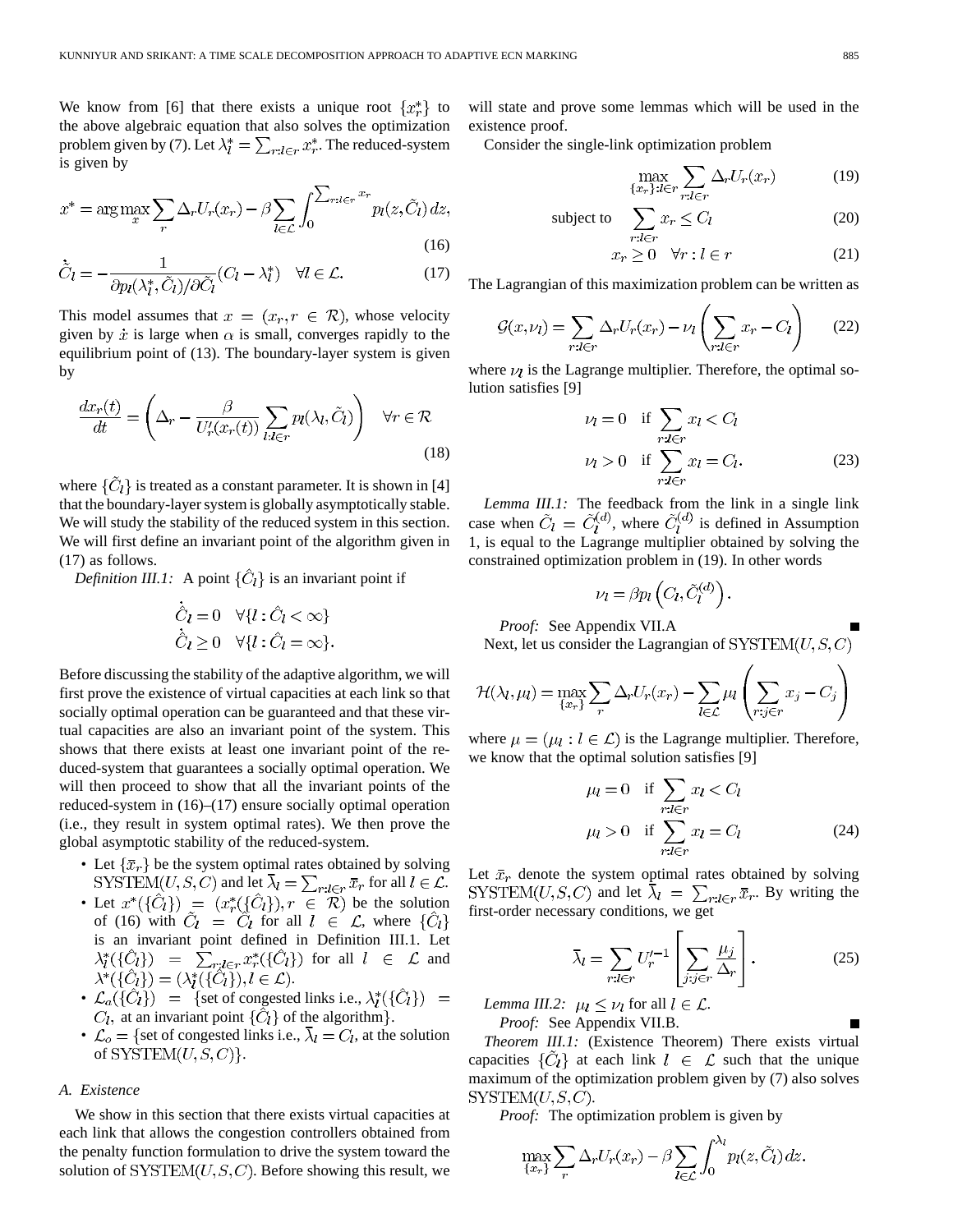Let  $x^*$  be the solution to the above optimization problem and let  $\lambda_l^* = \sum_{r:l \in r} x_r^*$  for all  $l \in \mathcal{L}$ . Writing down the first-order necessary conditions, we get

$$
x_r^* = U_r'^{-1} \left( \frac{\beta}{\Delta_r} \sum_{k:k \in r} p_k(\lambda_k^*, \tilde{C}_k) \right).
$$

Therefore, for each link  $l \in \mathcal{L}$ 

$$
\lambda_l^* = \sum_{r:l \in r} U_r'^{-1} \left( \frac{\beta}{\Delta_r} \sum_{k:k \in r} p_k(\lambda_k^*, \tilde{C}_k) \right).
$$

Now, we need to show that there exists  $\ddot{C}_l, l \in \mathcal{L}$  that solves

$$
\bar{\lambda}_l = \sum_{r:l \in r} U_r'^{-1} \left[ \frac{\beta}{\Delta_r} \sum_{k:k \in r} p_k(\bar{\lambda}_k, \tilde{C}_k) \right].
$$
 (26)

Comparing (26) and (25), let us set

$$
\mu_l = \beta p_l(\bar{\lambda}_l, C_l) \quad \forall l \in \mathcal{L}
$$

If  $\bar{\lambda}_l < C_l$ , then from (24)  $\mu_l = \beta p_l(\bar{\lambda}_l, \tilde{C}_l) = 0$ . Therefore, set  $C_l = \infty$  for such links. We now need to show that there exists a  $\tilde{C}_l$  which will satisfy the above equation for all links for which  $\bar{\lambda}_l = C_l$ . From Lemma (III.1), there exists a  $\tilde{C}_l^{(d)}$  that solves  $\nu_l = \beta p_l(C_l, \tilde{C}_l)$ . Also, from Lemma (III.2),  $\mu_l \leq \nu_l$ . Therefore, there exists a  $\tilde{C}_l \geq \tilde{C}_l^{(d)}$  for all  $l \in \mathcal{L}$  such that

$$
\mu_l = \beta p_l(\bar{\lambda}_l, \tilde{C}_l) \quad \forall l \in \{j \in \mathcal{L} : \bar{\lambda}_j < C_j\}.
$$

This shows the existence of a  $\tilde{C}_l$  at each link  $l \in \mathcal{L}$  such that the unique maximum of the optimization problem given by (7) also solves the convex program given by  $\text{SYSTEM}(U, S, C)$ .

#### *B. Properties of Invariant Points*

In this section, we will show that the invariant points of the reduced-system given by  $(16)$ – $(17)$  indeed lead to the socially optimal operation. Moreover, the rates obtained at the invariant points are the system optimal rates.

*Lemma III.3:* The user rates  $(\lambda^*(\{\hat{C}_l\}))$  at an invariant point  $\{\hat{C}_l\}$  satisfies the following conditions:

$$
\lambda_i^* = C_l \quad \forall l \in \{j \in \mathcal{L} : \hat{C}_j < \infty\}
$$
\n
$$
\lambda_i^* < C_l \quad \forall l \in \{j \in \mathcal{L} : \hat{C}_j = \infty\}.
$$

*Proof:* From (17) and Definition III.1,  $\hat{C}_l$  is an invariant point iff

1) 
$$
\lambda_l^* = C_l
$$
 if  $C_l < \infty$ ;

2) 
$$
\lambda_i^* < C_l
$$
 and  $\hat{C}_l = \infty$ ;

3) 
$$
\lambda_l^* > C_l
$$
 and  $\hat{C}_l = 0$ .

Therefore, we need to show that condition 3) is not possible. Assume that it is possible, i.e.,  $C_l = 0$  and  $\lambda_l^* > C_l$ . Also, from Assumption 1, we know that  $C_l^{(a)} \geq 0$ . From Assumption 1 and the fact that  $U_r'^{-1}$  is a strictly decreasing function, we know that

$$
C_l = \sum_{r:l \in r} U_r'^{-1} \left[ \frac{\beta}{\Delta_r} p_l \left( C_l, \tilde{C}_l^{(d)} \right) \right]
$$
  

$$
\geq \sum_{r:l \in r} U_r'^{-1} \left[ \frac{\beta}{\Delta_r} p_l(C_l, 0) \right].
$$

We also know that

$$
\lambda_l^* = \sum_{r:l \in r} U_r'^{-1} \left[ \frac{\beta}{\Delta_r} \sum_{j:j \in r} p_j(\lambda_j^*, \hat{C}_j) \right]
$$
  
= 
$$
\sum_{r:l \in r} U_r'^{-1} \left[ \frac{\beta}{\Delta_r} p_l(\lambda_l^*, 0) + \frac{\beta}{\Delta_r} \sum_{j:j \in r, j \neq l} p_j(\lambda_j^*, \hat{C}_j) \right].
$$

However,  $p_l(q, s)$  is increasing in q. Therefore

$$
\beta p_l(\lambda_l^*,0) > \beta p_l(C_l,0)
$$
  
\n
$$
\Rightarrow \quad \beta p_l(\lambda_l^*,0) + \beta \sum_{j:j \in r, j \neq l} p_j(\lambda_j^*,\hat{C}_j) > \beta p_l(C_l,0).
$$

Since,  $U_r'^{-1}$  is a strictly decreasing function and  $\Delta_r > 0$ , we have

$$
C_l < \sum_{r:l \in r} U_r'^{-1} \left[ \frac{\beta}{\Delta_r} p_l(\lambda_l^*, 0) + \sum_{j:j \in r, j \neq l} \frac{\beta}{\Delta_r} p_j(\lambda_j^*, \hat{C}_j) \right] \\ < \sum_{r:l \in r} U_r'^{-1} \left[ \frac{\beta}{\Delta_r} p_l(C_l, 0) \right] \leq C_l
$$

which is a contradiction. Hence, condition 3) is not possible. Therefore, either conditions 1) or 2) should be satisfied when  $\tilde{C}_l=0.$ 

*Theorem III.2:* The user rates obtained at any invariant point of the system given in (16)–(17) equals the system optimal rates.

*Proof:* Suppose there exists an invariant point  $\{C_l\}$ , such that  $\lambda^*(\{\hat{C}_l\})$  does not solve SYSTEM $(U, S, C)$ . Let  $\mathcal{J}(x)$  denote the objective function in the maximization problem given by (7). Then, the maximum value of the optimization-problem (7) is

$$
\mathcal{J}(x^*) = \begin{cases} \sum_r \Delta_r U_r(x_r^*) - \beta \sum_{l \in \mathcal{L}_a} \int_0^{C_l} p_l(z, \hat{C}_l) dz \\ -\beta \sum_{l \in \mathcal{L} \setminus \mathcal{L}_a} \int_0^{\lambda_l^*} p_l(z, \hat{C}_l) dz \end{cases}.
$$
\n(27)

Equation (27) can be rewritten as

$$
\mathcal{J}(x^*) = \begin{cases}\n\sum_r \Delta_r U_r(x_r^*) - \beta \sum_{l \in \mathcal{L}_a \cap \mathcal{L}_c} \int_0^{C_l} p_l(z, \hat{C}_l) dz \\
-\beta \sum_{l \in \mathcal{L}_a \cap (\mathcal{L} \setminus \mathcal{L}_c)} \int_0^{C_l} p_l(z, \hat{C}_l) dz \\
-\beta \sum_{l \in \mathcal{L} \setminus \mathcal{L}_a} \int_0^{\lambda_l^*} p_l(z, \hat{C}_l) dz\n\end{cases}.
$$
\n(28)

Also

$$
\mathcal{J}(\bar{x}) = \begin{cases}\n\sum_{r} \Delta_{r} U_{r}(\bar{x}_{r}) - \beta \sum_{l \in \mathcal{L}_{a} \cap \mathcal{L}_{o}} \int_{0}^{C_{l}} p_{l}(z, \hat{C}_{l}) dz \\
-\beta \sum_{l \in \mathcal{L}_{a} \cap (\mathcal{L} \setminus \mathcal{L}_{o})} \int_{0}^{\bar{\lambda}_{l}} p_{l}(z, \hat{C}_{l}) dz - \beta \sum_{l \in \mathcal{L} \setminus \mathcal{L}_{a}} \int_{0}^{\bar{\lambda}_{l}} p_{l}(z, \hat{C}_{l}) dz\n\end{cases}.
$$
\n(29)

However, we know that

1)  $\sum_{r} \Delta_r U_r(\bar{x}_r) \geq \sum_{r} \Delta_r U_r(x_r^*)$ , as  $\{\bar{x}_r\}$  is the unique maximum point of  $\text{SYSTEM}(U, S, C);$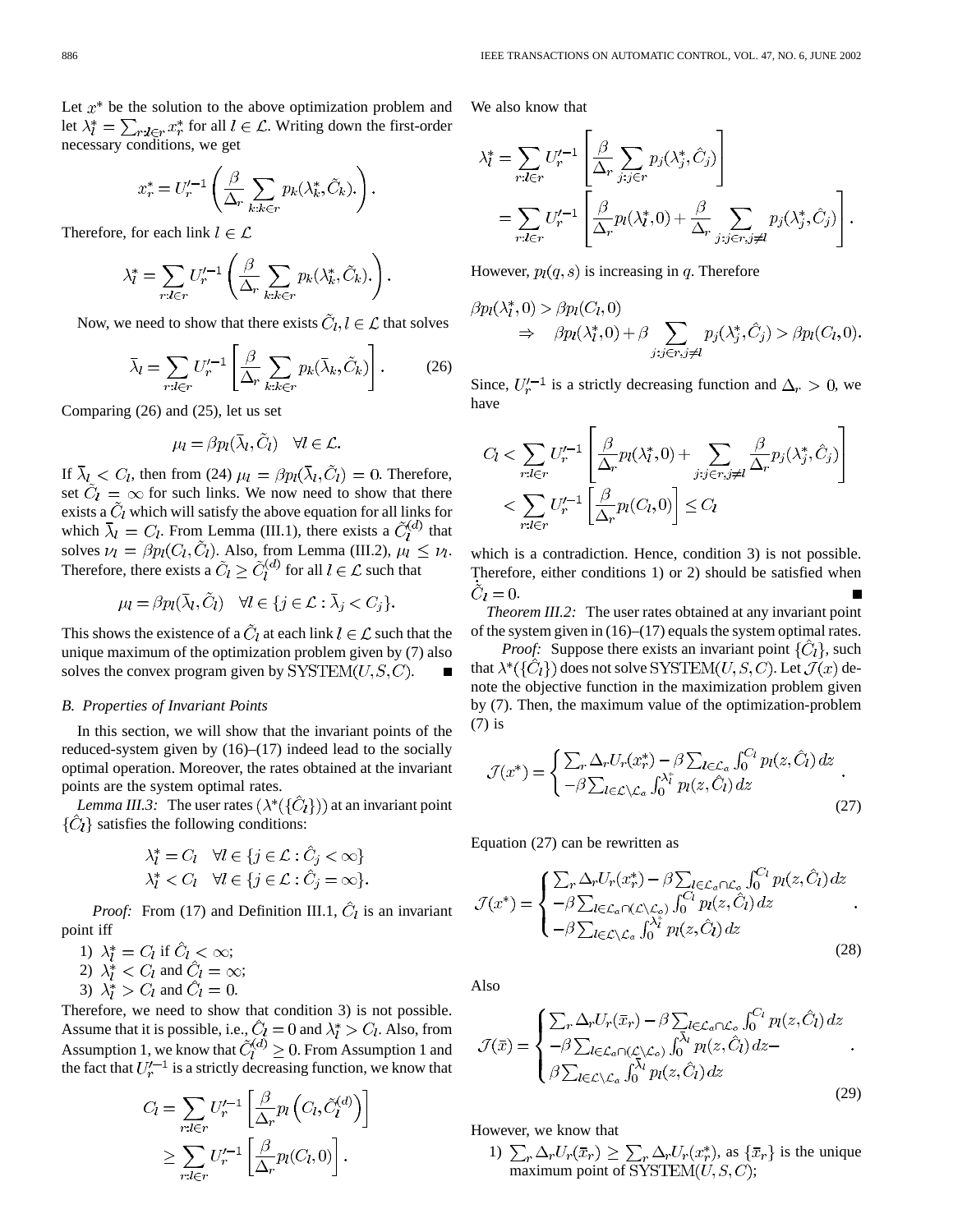2)

$$
-\beta \sum_{l \in \mathcal{L}_a \cap (\mathcal{L} \setminus \mathcal{L}_o)} \int_0^{\bar{\lambda}_l} p_l(z, \hat{C}_l) dz
$$
  

$$
\geq -\beta \sum_{l \in \mathcal{L}_a \cap (\mathcal{L} \setminus \mathcal{L}_o)} \int_0^{C_l} p(z, \hat{C}_l) dz,
$$

as 
$$
\lambda_l < C_l
$$
 for all  $l \in \mathcal{L}_a \cap (\mathcal{L} \setminus \mathcal{L}_o)$ ;  
\n3)  $\beta \sum_{l \in \mathcal{L} \setminus \mathcal{L}_a} \int_0^{\bar{\lambda}_l} p_l(z, \hat{C}_l) dz = 0$  as  $\hat{C}_l = \infty$  for all  $l \in \mathcal{L} \setminus \mathcal{L}_a$ .

Therefore

$$
\mathcal{J}(\bar{x}) > \mathcal{J}(x^*).
$$

However, the invariant point is the optimal solution to the optimization problem (7) which leads to a contradiction. Therefore, the rates obtained at the invariant point of the algorithm also solve the system problem  $\text{SYSTEM}(U, S, C)$ .

#### *C. Stability of the Reduced-System*

In this section, we will prove that the reduced-system given by (16)–(17) is globally asymptotically stable using a Lyapunov function. We will make the following assumption to show the stability of the reduced-system.

*Assumption 2:* All the links in the network are fully utilized i.e., the solution to SYSTEM(U, S, C) satisfies,  $\overline{\lambda}_l = C_l$  for all  $l \in \mathcal{L}$ .

Let us consider the function

$$
\mathcal{W}(\lambda^*(\tilde{C})) = \sum_{l \in \mathcal{L}} (C_l - \lambda_l^*)^2.
$$
 (30)

 $W(\lambda^*)$  is a positive convex function. Let M be the number of links in the network, i.e.,  $M = \text{card}(\mathcal{L})$  and N be the number of routes. We will show that  $W(\lambda_i^*)$  is a Lyapunov function for the system described by  $(16)$ – $(17)$ . Let us now consider the time derivative of  $W(\lambda^*)$ . We get

$$
\frac{d\mathcal{W}(\lambda^{*})}{dt} = \sum_{l \in \mathcal{L}} \frac{\partial W(\lambda_{l}^{*})}{\partial \lambda_{l}^{*}} \frac{d\lambda_{l}^{*}}{dt}
$$
  
\n
$$
= \sum_{l \in \mathcal{L}} -2 \cdot (C_{l} - \lambda_{l}^{*}) \sum_{k \in \mathcal{L}} \frac{\partial \lambda_{l}^{*}}{\partial \tilde{C}_{k}} \frac{d\tilde{C}_{k}}{dt}
$$
  
\n
$$
= -2 \sum_{l \in \mathcal{L}} (C_{l} - \lambda_{l}^{*})
$$
  
\n
$$
\times \sum_{k \in \mathcal{L}} \frac{d\lambda_{l}^{*}}{d\tilde{C}_{k}} \frac{-(C_{k} - \lambda_{k}^{*})}{\partial p_{k}(\lambda_{k}^{*}, \tilde{C}_{k})/\partial \tilde{C}_{k}}
$$
  
\n
$$
= -2\phi^{T} \Lambda B^{-1} \phi
$$
 (31)

where

$$
\Lambda := \begin{bmatrix} \frac{d\lambda_1^*}{dC_1} & \cdots & \frac{d\lambda_1^*}{dC_M} \\ \frac{d\lambda_2^*}{dC_1} & \cdots & \frac{d\lambda_2^*}{dC_M} \\ \vdots & & \vdots \\ \frac{d\lambda_M^*}{dC_1} & \cdots & \frac{d\lambda_M^*}{dC_M} \end{bmatrix}, \phi := \begin{bmatrix} C_1 - \lambda_1^* \\ C_2 - \lambda_2^* \\ \vdots \\ C_M - \lambda_M^* \end{bmatrix}
$$
(32)

$$
B := \begin{bmatrix} -\frac{\partial p_1(\lambda_1^*, \tilde{C}_1)}{\partial \tilde{C}_1} & 0 & \cdots & 0 \\ 0 & -\frac{\partial p_2(\lambda_2^*, \tilde{C}_2)}{\partial \tilde{C}_2} & \cdots & 0 \\ \vdots & \vdots & \cdots & 0 \\ 0 & 0 & \cdots & -\frac{\partial p_M(\lambda_M^*, \tilde{C}_M)}{\partial \tilde{C}_M} \end{bmatrix}.
$$
 (33)

We know that  $B > 0$  from Assumption 1. We also know that for all  $r \in \mathcal{R}$ 

$$
x_r^* = U_r'^{-1}\left(\frac{\beta}{\Delta_r}\sum_{k:k\in r} p_k(\lambda_k^*, \tilde{C}_k)\right).
$$

 $\overline{a}$ 

Therefore, differentiating the above expression with respect to  $\tilde{C}_i$ , we get

$$
\frac{dx_r^*}{d\tilde{C}_i} = \begin{cases} \frac{1}{U_r''(x_r^*)} \left( \frac{\beta}{\Delta_r} \sum_{k:k \in r} \frac{\partial p_k(\lambda_k^*, \tilde{C}_k)}{\partial \lambda_k^*} \sum_{j:k \in j} \frac{dx_j}{d\tilde{C}_i} \right) \\ + \frac{1}{U_r''(x_r^*)} \frac{\beta}{\Delta_r} \frac{\partial p_i(\lambda_k^*, \tilde{C}_i)}{\partial \tilde{C}_i} I_{i \in r} \forall r \in \mathcal{R}, \forall i \in \mathcal{L} \end{cases} . \tag{34}
$$

where  $I_z$  is the indicator function that event z occurs. Define the matrix  $A$  as

$$
A_{rq} = \begin{cases} -\beta \sum_{k: k \in r} \frac{\partial p_k(\lambda_k^*, \tilde{C}_k)}{\partial \lambda_k} & r \neq q \\ \Delta_r U_r''(x_r^*) - \beta \sum_{k: k \in r} \frac{\partial p_k(\lambda_k^*, \tilde{C}_k)}{\partial \lambda_k} & r = q \end{cases} \tag{35}
$$

We can now rewrite (34) as

$$
A. \begin{bmatrix} \frac{dx_1^*}{dC_i} \\ \frac{dx_2^*}{dC_i} \\ \vdots \\ \frac{dx_N^*}{dC_i} \end{bmatrix} = \begin{bmatrix} \beta \frac{\partial p_i(\lambda_i^*, \tilde{C}_i)}{\partial C_i} I_{i \in 1} \\ \beta \frac{\partial p_i(\lambda_i^*, \tilde{C}_i)}{\partial C_i} I_{i \in 2} \\ \vdots \\ \beta \frac{\partial p_i(\lambda_i^*, \tilde{C}_i)}{\partial C_i} I_{i \in N} \end{bmatrix} \quad \forall i \in \mathcal{L} \quad (36)
$$

However,  $A$  is the Hessian of

$$
\max_{\{x_r\}} \sum_{r \in \mathcal{R}} \Delta_r U_r(x_r) - \beta \sum_{l \in \mathcal{L}} \int_0^{\lambda_l^*} p_l(z, \tilde{C}_l) dz.
$$
 (37)

Since,  $(37)$  is a strictly concave function, A is strictly negative–definite, i.e.,  $A < 0$ , for all  $\{\tilde{C}_l\}$ . Therefore,  $A^{-1} < 0$ . Let

$$
\Omega := \begin{bmatrix} \frac{dx_1^*}{d\tilde{C}_1} & \cdots & \frac{dx_1^*}{d\tilde{C}_M} \\ \frac{dx_2^*}{d\tilde{C}_1} & \cdots & \frac{dx_2^*}{d\tilde{C}_M} \\ \vdots & & \vdots \\ \frac{dx_N^*}{d\tilde{C}_1} & \cdots & \frac{dx_N^*}{d\tilde{C}_M} \end{bmatrix}_{NXM}
$$
\n(38)

$$
D := \beta \begin{bmatrix} \frac{\partial p_1(\lambda_1^*, \tilde{C}_1)}{\partial \tilde{C}_1} I_{1 \in 1} & \cdots & \frac{\partial p_M(\lambda_M^*, \tilde{C}_M)}{\partial \tilde{C}_M} I_{M \in 1} \\ \frac{\partial p_1(\lambda_1^*, \tilde{C}_1)}{\partial \tilde{C}_1} I_{1 \in 2} & \cdots & \frac{\partial p_M(\lambda_M^*, \tilde{C}_M)}{\partial \tilde{C}_M} I_{M \in 2} \\ \vdots & & \vdots \\ \frac{\partial p_1(\lambda_1^*, \tilde{C}_1)}{\partial \tilde{C}_1} I_{1 \in N} & \cdots & \frac{\partial p_M(\lambda_M^*, \tilde{C}_M)}{\partial \tilde{C}_M} I_{M \in N} \end{bmatrix} = -\beta SB
$$
\n(39)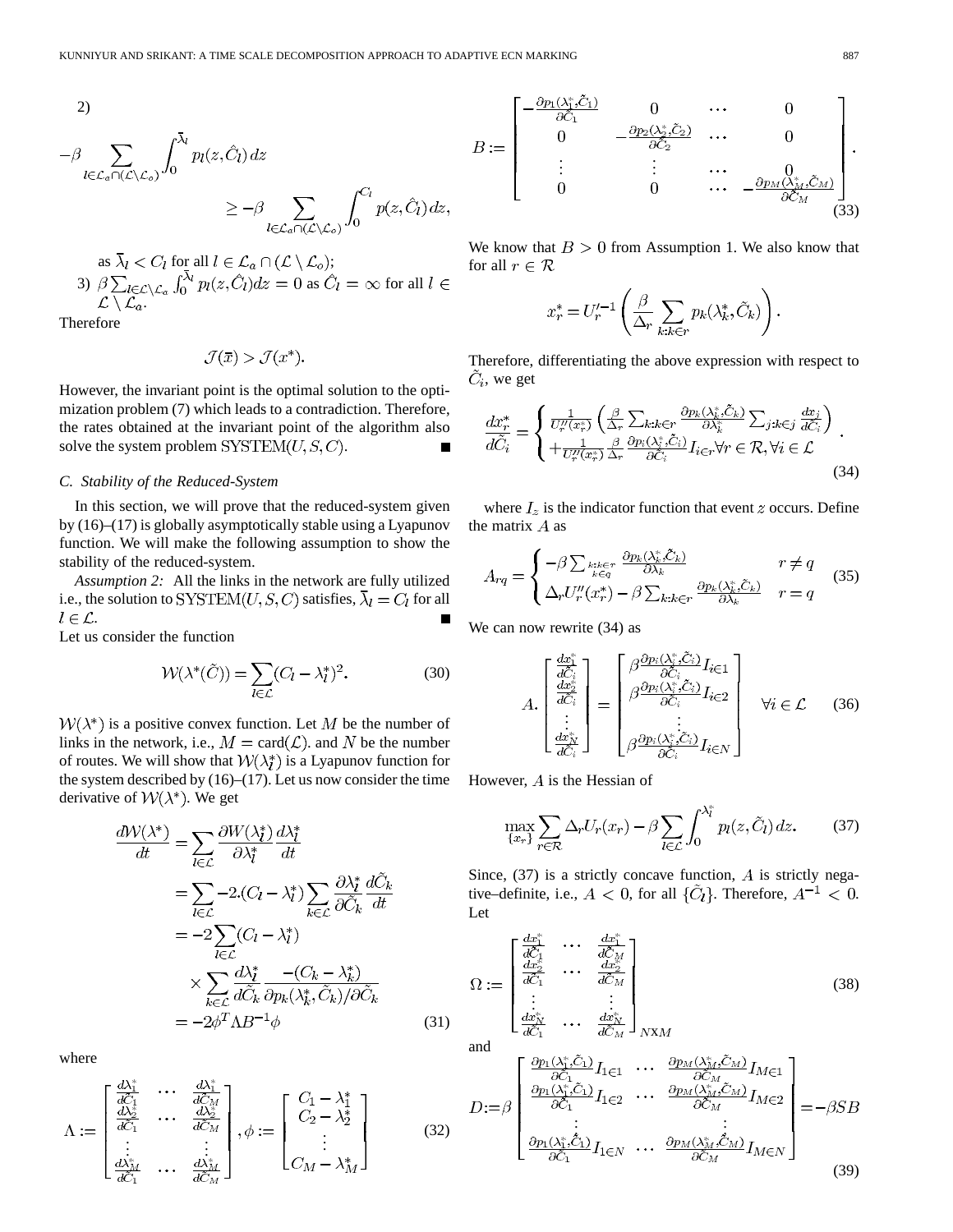where  $S<sup>T</sup>$  is the routing matrix defined in Section II. Now, we can rewrite (36) as

$$
A\Omega = D \tag{40}
$$

$$
\Rightarrow \Omega = A^{-1}D
$$
  
\n
$$
\Rightarrow S^{T}\Omega = S^{T}A^{-1}D
$$
  
\n
$$
\Rightarrow \Lambda = -\beta S^{T}A^{-1}SB.
$$
\n(41)

The next theorem shows that the system described by (16)–(17) is globally asymptotically stable and the invariant points solve  $SYSTEM(U, S, C).$ 

*Theorem III.3:* The strictly convex function  $W(\lambda^*)$  is a Lyapunov function for the system of differential equations (16)–(17). The unique value  $\{\bar{\lambda}_l\}$  at  $\mathcal{W}(\lambda^*) = 0$  is a stable point of the system, to which all trajectories converge. Moreover,  $\{\overline{\lambda}_l\}$  solves SYSTEM $(U, S, C)$ .

*Proof:* We know that  $W(\lambda^*)$  is a strictly convex function and it has a unique minimizing value. Further, from (31)

$$
\frac{d\mathcal{W}(\lambda^*)}{dt} = -2\phi^T \Lambda B^{-1} \phi.
$$
 (42)

Using  $(41)$ , we can rewrite  $(42)$  as

$$
\frac{d\mathcal{W}(\lambda^*)}{dt} = 2\beta\phi^T S^T A^{-1} S B B^{-1} \phi = 2\beta\phi^T S^T A^{-1} S \phi.
$$
\n(43)

Since  $A^{-1}$  < 0, we get  $SA^{-1}S^{T}$  < 0. Hence

$$
\frac{d\mathcal{W}(\lambda^*)}{dt} \le 0 \quad \forall t.
$$
\n(44)

Since, we have assumed that the original problem SYSTEM $(U, S, C)$  has all links utilized i.e.,  $\overline{\lambda}_l = C_l$ , from Lemma III.3, we know that all the invariant points of the system has  $\lambda_l^* = C_l$ . Therefore,  $\dot{W}(\lambda^*(\tilde{C})) = 0$  at the invariant points. Therefore, from LaSalle's invariance principle [10], the system of differential functions (16)–(17) converge to the invariant points of the algorithm.

Thus, we have shown that the reduced-system is asymptotically stable with the invariant points leading to the system optimal rates when all the links are fully utilized in the system optimal solution, i.e.,  $\overline{\lambda}_l = C_l$ , for all links  $l \in \mathcal{L}$ . Note that even though the  $\lambda_l^* = C_l$ , for all  $l \in \mathcal{L}$  is the unique equilibrium point, there might be many values of  $C$  that achieves this equilibrium point. For this reason, we use LaSalle's invariance principle in the proof to show stability. We will now show that the entire system is semiglobally exponentially stable under certain conditions. Toward this, we will first show that both the reduced-system and the boundary-layer system are semiglobally exponentially stable.

#### IV. STABILITY OF THE OVERALL SYSTEM

In this section, we will show that the singularly perturbed system is semiglobally exponentially stable under an additional assumption. We will assume that the system satisfies the following assumption.

*Assumption 3:* Each link has at least one flow that passes only through it.

We will make use of Assumption 3 to show that there exists an  $\alpha$  small enough such that the entire system given by (11)–(12) or equivalently (13)–(14) is semiglobally exponentially stable. Note that Assumption 3 encompasses Assumption 2 and also ensures that there exists an unique  $\tilde{C}$  that achieves the equilibrium point.

We define the vectors,  $\lambda^* := (\lambda_l^*, l \in \mathcal{L}), \tilde{C} := (\tilde{C}_l, l \in \mathcal{L})$  $(\mathcal{L}), x := (x_r, r \in \mathcal{R})$ , and  $C - \lambda^* := (C_l - \lambda_l^*, l \in \mathcal{L})$ . The original system (13)–(14) can be written as

$$
\alpha \dot{x} = f(x, \tilde{C}) \tag{45}
$$

$$
\hat{C} = g(x, \hat{C})\tag{46}
$$

where f is a continuously differentiable function in x and  $\tilde{C}$ , and

$$
g_l(x,\tilde{C}) = \begin{cases} C - \sum_{r:r \in l} x_r & \text{if } \tilde{C}_l > 0\\ (C - \sum_{r:r \in l} x_r)^+ & \text{if } \tilde{C}_l = 0 \end{cases}
$$

Note that  $g(x, C)$  is continuously differentiable everywhere except at those points where  $\tilde{C}_i = 0$  and  $\lambda_i > C_i$  for some *i*. We will now state a sequence of lemmas and theorems that would be useful to prove the main result of this section.

*Lemma IV.1:* Let  $x^*(\tilde{C})$  be the unique root of the equation  $f(x, \tilde{C}) = 0$ . Then,  $x^*(\tilde{C})$  is a continuously differentiable function of  $C$ .

*Proof:* See Appendix VII.C.

The following lemma gives an upper bound to the virtual capacity at a link in the reduced system (17). This lemma is useful in showing that the virtual capacity in the reduced system belongs to a compact set. We can then use this to bound the virtual capacity in the original singular perturbation system  $(11)$ – $(12)$ .

*Lemma IV.2:* Let  $C_l$  solve

$$
\beta p_l(C_l, \hat{C}_l) = \Delta_j U_j'(C_l) \tag{47}
$$

where  $U_i(.)$  is the utility function of one of the flows that passes only through link *l*. Then, there exists a  $\hat{t} < \infty$ , such that for all  $i \geq \hat{t}$ ,  $\tilde{C}_l(t)$  in the reduced system belongs to  $[0, n_l \tilde{C}_l]$ , where  $n_l > 1$ .

*Proof:* See Appendix VII.D

Due to the above lemma, we will assume that  $C_l(0) \in$  $[0, n_l C_l]$ , where  $n_l$  is some arbitrary number greater than one and therefore  $\tilde{C}_l(t) \in [0, n_l \tilde{C}_l]$  for all  $t \geq 0$ . Define

$$
\mathcal{B}_{\tilde{C}} = \{ (u_1, u_2, \dots, u_M) : 0 \le u_i \le n_i \tilde{C}_i, \quad n_i > 1, \forall 1 \le i \le M, \}
$$

where M is the number of links in the network, i.e.,  $M =$ card (*L*). We know that,  $C(t) \in \mathcal{B}_{\tilde{C}}$ , for all  $t \geq 0$  in the reduced system. Note that  $\mathcal{B}_{\tilde{C}}$  is a compact set and that the virtual capacities  $\{\tilde{C}_l\}$  that lead to the system optimal rates (i.e., the solution to SYSTEM $(U, S, C)$ ) lies in the interior of  $\mathcal{B}_{\tilde{C}}$ . Therefore, to prevent  $\tilde{C}$  from leaving  $\mathcal{B}_{\tilde{C}}$  in the original model, we set  $\tilde{C}_l = 0$ , whenever  $\tilde{C}_l = n_l \hat{C}_l$  and  $\lambda_l < C_l$ .

From Section III, we know that the system is globally asymptotically stable when all the links are fully utilized in the solution to the original constrained optimization problem  $\text{SYSTEM}(U, S, C)$ . We will now show that under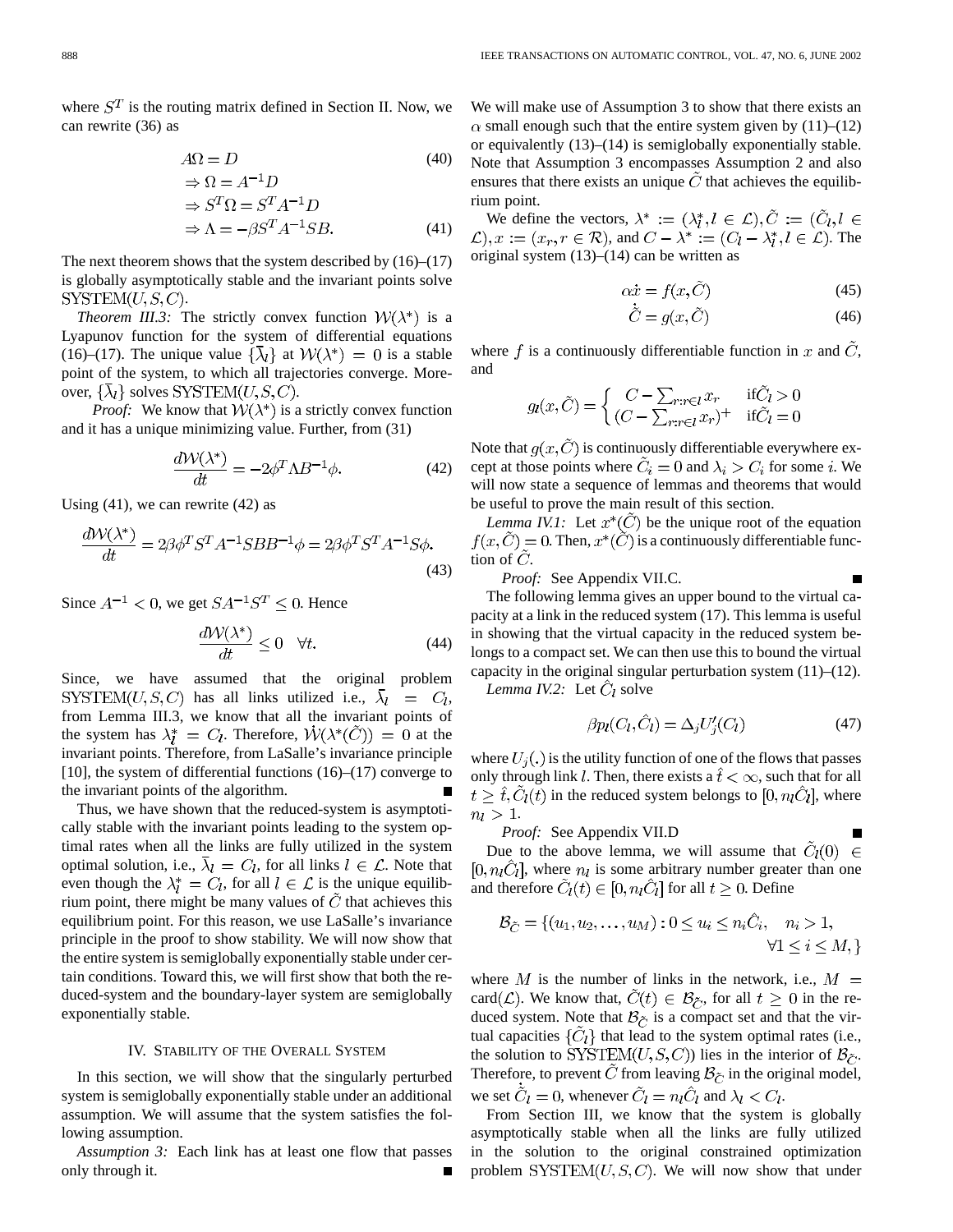Assumption 3, the reduced-system (17) is *semiglobally exponentially stable.* Appealing to Lemma IV.2, we require  $\ddot{C}(0)$  to lie in  $\mathcal{B}_{\tilde{C}}$ . We rewrite (17) as

$$
\dot{\lambda}^* = \Lambda B^{-1} (C - \lambda^*)
$$
  
= -\beta S^T A^{-1} S B B^{-1} (C - \lambda^\*)  
= -\beta S^T A^{-1} S (C - \lambda^\*).

Defining  $C - \lambda^* = \phi$ , we can rewrite (17) as

$$
\dot{\phi} = \beta S^T A^{-1} S \phi.
$$
 (48)

The Lyapunov function (30) can now be rewritten in terms of  $\phi$ as

$$
W(\phi) := \phi^T \phi.
$$
 (49)

The following theorem shows that the reduced system is semiglobally exponentially stable.

*Theorem IV.1:* Under Assumption 3, the reduced system given by (17) is semiglobally exponentially stable.

*Proof:* See Appendix VII.E. **NOTE:** We need Assumption 3 to show that there is an unique  $\hat{C}$  which solves the optimization problem. Therefore, we can now look at the problem from the  $\lambda^*$  space and then convert it

back into the  $\ddot{C}$  space as there exists a bijective map from the  $\lambda^*$  space to the C space. We know that the boundary-layer system is globally asymp-

totically stable [4]. We will now show that the boundary-layer system is locally exponentially stable uniformly in  $\ddot{C}$ .

*Lemma IV.3:* The boundary-layer system given by (18) is locally exponentially stable uniformly in  $\{C\}$ . That is, there exists a  $r > 0$ , such that

$$
||x(t,||x(0)||,\tilde{C})-x^*(\tilde{C})||\leq K||x(0)-x^*(\tilde{C})||\exp[-\gamma t]
$$

for all  $(x, \tilde{C}) \in \{ ||x - x^*(\tilde{C})|| \leq r \} \times \mathcal{B}_{\tilde{C}}.$ 

*Proof:* Linearizing the boundary-layer system (18) around the equilibrium point we get

$$
\Delta \dot{x} = C A \Delta x \tag{50}
$$

where  $\vec{A}$  is the Hessian matrix defined in (35) and C is the diagonal matrix defined as

$$
C:=\left[\begin{array}{cccc} \overline{U_1^1(x_1^*)} & 0 & \cdots & 0 \\ 0 & \overline{U_2^1(x_2^*)} & \cdots & 0 \\ \vdots & \vdots & \cdots & 0 \\ 0 & 0 & \cdots & \overline{U_N^1(x_N^*)} \end{array}\right]
$$

Since  $C > 0$ , all the eigenvalues of  $CA$  are negative. Therefore, the system is locally exponentially stable. Let  $\rho_{\text{max}}(CA) < 0$ be the maximum eigenvalue of  $CA$ . We know that the eigenvalues are continuous functions of the elements of  $CA$ , the elements of  $CA$  are continuous functions of  $\tilde{C}$  and  $\tilde{C}$  lies in a compact set  $\mathcal{B}_{\tilde{C}}$ . Therefore,  $\max_{\tilde{C}} \rho_{\max}(CA) < 0$ , and hence,  $CA$  is uniformly Hurwitz in  $C$ . Moreover, the elements of  $CA$ are continuously differentiable functions of  $\ddot{C}$ . Therefore, using [10, Lemma 5.12], we can conclude that there exists a  $r > 0$  such that the system is locally exponentially stable uniformly in C, for all  $(x, \tilde{C}) \in \{ ||x - x^*(\tilde{C})|| < r \} \times \mathcal{B}_{\tilde{C}}.$ 

Lemma IV.3 shows that the boundary-layer system is locally exponentially stable uniformly in  $\tilde{C}$ . We can now show that the boundary-layer system is semiglobally exponentially stable. i.e., if the user rates are constrained to lie in any compact set  $B_x$ , then the boundary-layer system is exponentially stable uniformly in C for all  $||x(0)|| \in \mathcal{B}_x$ . Note that we require  $\mathcal{B}_x$  to contain the set  $\{x^*(\tilde{C}) : \tilde{C} \in \mathcal{B}_{\tilde{C}}\}$ . Since  $\mathcal{B}_{\tilde{C}}$  is a compact set and  $x^*(C)$  is a continuously differentiable function of  $C$ , the set  $\{x^*(\tilde{C}) : \tilde{C} \in \mathcal{B}_{\tilde{C}}\}$  is also compact.

*Theorem IV.2:* The boundary-layer system given by (18) is semiglobally exponentially stable uniformly in  $\{C\}$ .

*Proof:* See Appendix VII.F

We now state the main result of the paper.

*Theorem IV.3:* Suppose the initial conditions  $x(0)$  and  $C(0)$ of the system lie in a compact set. Then, there exists an  $\alpha$  small enough such that the singularly perturbed system (45)–(46) is exponentially stable. Moreover, the unique value  $\{\lambda_l\}$  at the stable point of the system solves  $\text{SYSTEM}(U, S, C)$ .

*Proof:* See Appendix VII.G.

#### V. CONCLUSION

In this paper, we have shown that the shadow prices (Lagrange multipliers) of each link can be communicated to the end hosts even in networks where each node may use a different marking algorithm. This is achieved by adapting the marking probabilities (i.e., the fraction of marked packets in a fluid model) to attempt to drive the link utilization to a desired level. Even if a link is underutilized in the optimal fluid resource allocation, this scheme succeeds in conveying the correct information to the end hosts. We have also shown that the entire system comprising of congestion-controllers at the sources and the link adaptation scheme at the links is globally exponentially stable under some assumptions. This is achieved by appealing to the singular-perturbation theory and decomposing the system into two systems, a slow system (or the reduced system) and a fast system (or boundary-layer system). It is then shown that both the reduced system and the boundary-layer system are exponentially stable. Moreover, the boundary-layer system is shown to be exponentially stable uniformly with respect to the virtual capacity. We then show that the entire system is globally exponentially stable.

We have shown the stability of the entire system assuming that each link has a flow that passes only through it. While this is a limitation, we can approximate any system using this model by defining a flow through each link which has a utility function equal to a strictly increasing concave function multiplied by an arbitrarily small weighting factor. An open problem is to show that the stability of a such an approximation implies the stability of the original system.

In a real network, in addition to controllable flows, there would be uncontrollable flows such as very short file transfers. These would act as stochastic disturbances to the congestion-controlled long flows. We have studied this phenomenon using simulations. A challenging open question is to design a framework to incorporate these effects in the design of socially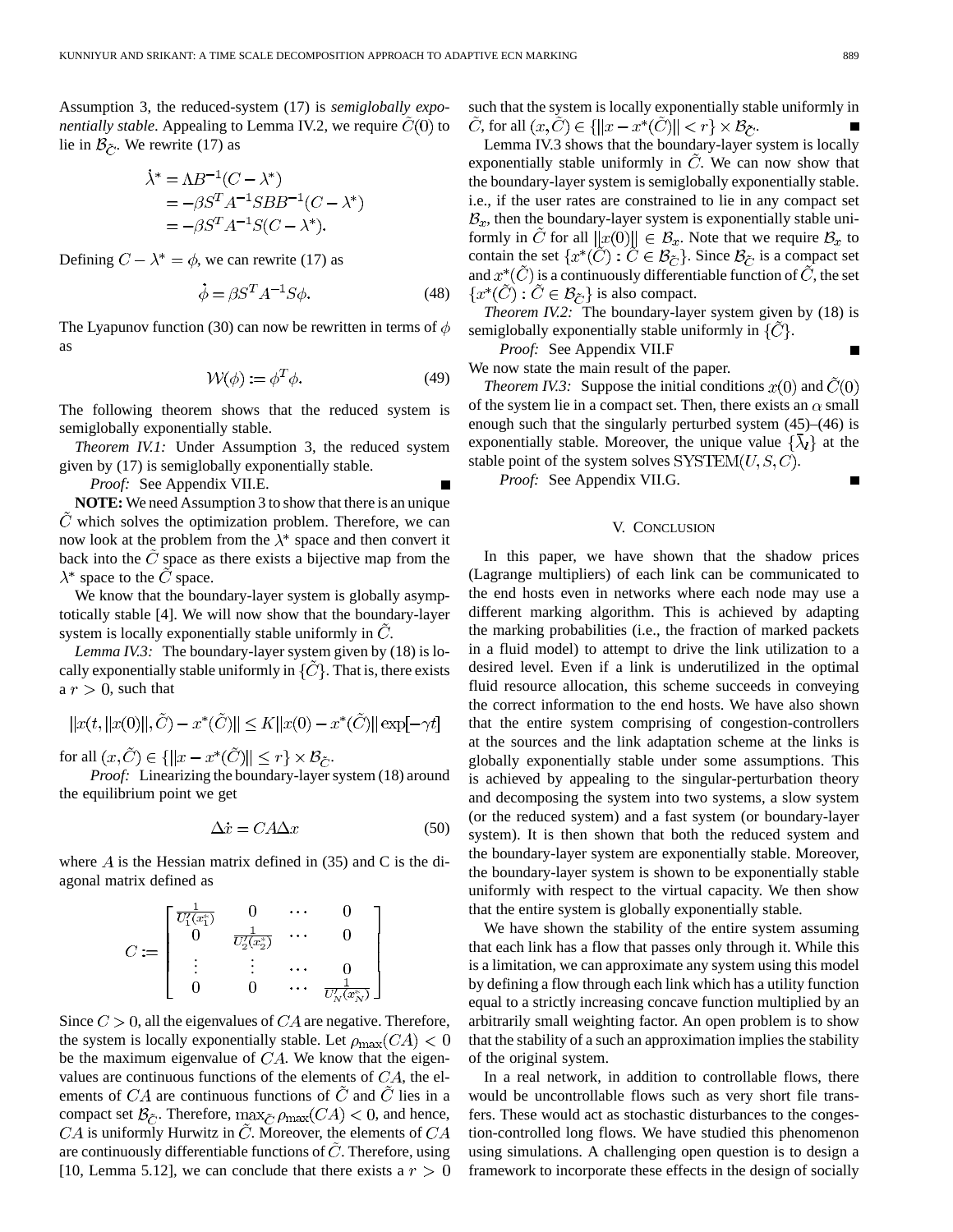optimal, loss-free, delay-free networks. A practical solution to this problem is to design the adaptation algorithm to drive each link's utilization to a value smaller than 1 [6]. A mathematical model to drive the choice of this utilization would be desirable.

In practice, the step-size parameter  $\alpha$  has to be chosen as a function of the round-trip propagation delays of the users to achieve stability. We have studied the problem of designing  $\alpha$ to ensure stability in [13].

#### APPENDIX I

#### *A. Proof of Lemma III.1*

Let us consider link  $l$ . Let the solution to the single link optimization problem (19) be  $(\bar{y}_r : l \in r)$ . It can be easily seen that  $\sum_{r:l\in r} \bar{y}_r = C_l$ . Writing down the first-order necessary conditions for the Lagrangian, we get

$$
C_l = \sum_{r:l \in r} U_r'^{-1} \left[ \frac{\nu_l}{\Delta_r} \right]. \tag{51}
$$

Comparing (4) and (51), we can see that

$$
\nu_l = \beta p_l \left( C_l, \tilde{C}_l^{(d)} \right)
$$

#### *B. Proof of Lemma III.2*

From (24), we know that  $\mu_l > 0$  only if  $\bar{\lambda}_l = C_l$ . Therefore, for each  $l \in \mathcal{L}_{o}^{c}$ , the condition  $\mu_{l} \leq \nu_{l}$  holds trivially from (23) and (24). Let link l be a congested link, i.e.,  $l \in \mathcal{L}_o$  Therefore, we know  $\mu_l > 0$ . Assume that the claim is false, i.e.,  $\mu_l > \nu_l$ . We know from (25)

$$
C_l = \sum_{r:l \in r} U_r'^{-1} \left[ \sum_{j:j \in r} \frac{\mu_j}{\Delta_r} \right]
$$

$$
= \sum_{r:l \in r} U_r'^{-1} \left[ \frac{\mu_l}{\Delta_r} + \sum_{j:j \in r, j \neq l} \frac{\mu_j}{\Delta_r} \right]
$$

However,  $\mu_j \geq 0$  for all  $j \in \mathcal{L}$ . Therefore

$$
\mu_l + \sum_{j:j \in r, j \neq l} \mu_j > \nu_l
$$

Since,  $U_r'^{-1}$  is a strictly decreasing function (from our assumptions on  $U_r(x_r)$  for all  $r \in \mathcal{R}$  and  $\Delta_r > 0$  for all  $r \in \mathcal{R}$ , we get

$$
C_l = \sum_{r:l \in r} U_r'^{-1} \left[ \frac{\mu_l}{\Delta_r} + \sum_{j:j \in r, j \neq l} \frac{\mu_j}{\Delta_r} \right]
$$

$$
< \sum_{r:l \in r} U_r'^{-1} \left[ \frac{\nu_l}{\Delta_r} \right] = C_l
$$

which is a contradiction. Hence,  $\mu_l \leq \nu_l$  for all  $l \in \mathcal{L}$ .

*C. Proof of Lemma IV.1*

From (40), we get

$$
\Omega = A^{-1}D.
$$

Since, the derivative exists at each point,  $x^*(\tilde{C})$  is a continuous function. Also, each element of  $A^{-1}$  and D are continuous functions of  $\tilde{C}$ . Hence,  $x^*(\tilde{C})$  is a continuously differentiable function of  $\dot{C}$ .  $\blacksquare$ 

#### *D. Proof of Lemma IV.2*

Let us suppose that each link has at least one flow that is common to two or more links. If not, then the link is isolated from the rest of the network and this case can be handled easily. We need to show that  $\tilde{C}_l \geq \tilde{C}_l$  implies  $\lambda_l^* > C_l$ . Assume not, i.e,  $\tilde{C}_l \geq \hat{C}_l$  and  $\lambda_l^* \leq C_l$ . Therefore,  $x_i^* < C_l$  which implies  $\Delta_j U_i'(x_i^*) > \Delta_j U_i'(C_l)$ . We know that

$$
\beta p_l\left(\lambda_l^*, \tilde{C}_l\right) = \Delta_j U_j'\left(x_j^*\right)
$$

and from Assumption 1 that

$$
\beta p_l\left(\lambda_l^*,\hat{C}_l\right) \geq \beta p_l\left(\lambda_l^*,\tilde{C}_l\right).
$$

We can now write

$$
\beta p_l\left(\lambda_l^*, \hat{C}_l\right) \geq \Delta_j U_j'\left(x_j^*\right)
$$
\n
$$
\Rightarrow \beta p_l\left(\lambda_l^*, \hat{C}_l\right) > \Delta_j U_j'\left(C_l\right)
$$
\n
$$
\Rightarrow \beta p_l\left(\lambda_l^*, \hat{C}_l\right) > \beta p_l\left(C_l, \hat{C}_l\right)
$$
\n
$$
\Rightarrow \lambda_l^* > C_l
$$

which is a contradiction. Therefore,  $\tilde{C}_l < 0$ , whenever  $\tilde{C}_l \geq \hat{C}_l$ . Since, the reduced-system is globally exponentially stable, there exists a time  $\hat{t} < \infty$ , such that for all  $t > \hat{t}$ ,  $C_l(t) < n_l C_l$ . Similarly, we can show using Theorem III.1 that  $C_l$  in the reduced system is always greater than or equal to zero. Therefore,  $C_l$  in the reduced system eventually belongs to  $[0, C_l]$ .

#### *E. Proof of Theorem IV.1*

*Proof:* Consider the Lyapunov function given by (49). We note that

$$
\frac{\partial \mathcal{W}}{\partial \phi} \dot{\phi} = 2\beta \phi^T S^T A^{-1} S \phi = 2\beta (S\phi)^T A^{-1} (S\phi).
$$

We know that  $A^{-1}(\tilde{C})$  is negative–definite for any value of  $\tilde{C}$ and the elements of  $A^{-1}(\tilde{C})$  are continuous in  $\tilde{C}$ . Also, by Assumption 3, since S is a full-rank matrix,  $S<sup>T</sup>A<sup>-1</sup>S$  is negative–definite. We also know that the eigenvalues of  $S<sup>T</sup>A<sup>-1</sup>S$ are continuous functions of its elements, and therefore, continuous functions of  $\hat{C}$ . Since,  $\hat{C}$  lies in a compact set, the absolute value of the maximum eigenvalue of  $S<sup>T</sup>A<sup>-1</sup>S$  can be bounded by a constant  $\sigma > 0$ . Therefore

$$
\frac{\partial \mathcal{W}}{\partial \phi}\dot{\phi} \le -2\beta\sigma ||\phi||^2 < 0
$$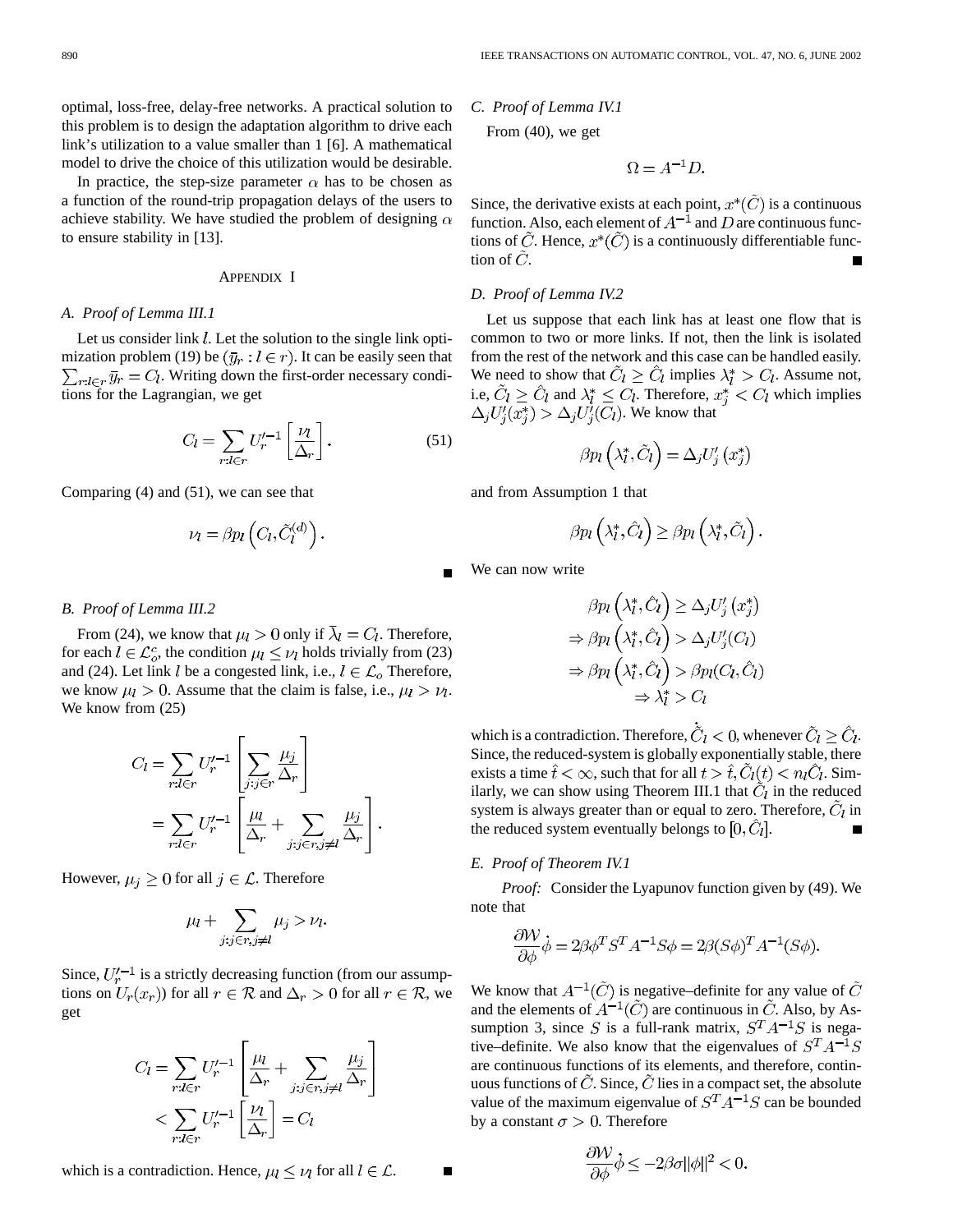Hence, from [10, Cor. 3.4], (48) is globally exponentially stable.

We will now show that there exists an unique  $\ddot{C}$  for every  $\lambda^*$ . By definition, for every  $\lambda^*$ , there exists an unique  $x^*$ , where  $x$ is the vector of source rates. For each link  $l \in \mathcal{L}$ , consider a user that flows only through that link and denote that user by  $l_s$ . Assumption 3 guarantees the existence of such a user. Now

$$
\Delta_{l_s} U'_{l_s} (x^*_{l_s}) = \beta p_l \left(\lambda^*_{l}, \tilde{C}_l\right), \qquad \forall l \in \mathcal{L} \text{ and } (52)
$$

$$
\lambda^*_{l} = \sum_{r:l \in r} \left(\sum_{k:k \in r} \frac{\beta}{\Delta_r} p_k \left(\lambda^*_{k}, \tilde{C}_k\right)\right) \quad \forall l \in \mathcal{L}
$$
(53)

$$
\Rightarrow \lambda_l^* = \sum_{r:l \in r} \left( \sum_{k:k \in r} \frac{\Delta_{k_s}}{\Delta_r} U'_{k_s} \left( x^*_{k_s} \right) \right) \quad \forall l \in \mathcal{L}. \tag{54}
$$

Let  $(y_1^*, y_2^*, \ldots, y_N^*)$  be the set of values of the flows that satisfies (16). Therefore

$$
p_l\left(\sum_{r:l\in r}\sum_{k:k\in r}\frac{\Delta_{k_s}}{\Delta_r}U'_{k_s}\left(y^*_{k_s}\right),\tilde{C}_l\right)=\frac{\Delta_{l_s}}{\beta}U'_{l_s}\left(y^*_{l_s}\right).
$$

Since, for each  $s$ , there exists an unique value of  $q$  satisfying the equation  $p(s, q) =$  constant, there exists an unique C, that leads to  $x^* = (y_1^*, y_2^*, \dots, y_N^*)$ . Also,  $\lambda^*$  itself is a continuously differentiable function of  $\tilde{C}$ , i.e.,  $\lambda^* = h(\tilde{C})$ , and hence,  $h^{-1}$ exists and is continuously differentiable. By the mean value theorem, we have

$$
\tilde{C} = h^{-1}(C) + \left. \frac{dh^{-1}(\lambda^*)}{d\lambda^*} \right|_{\lambda^* = y_1} (\lambda^* - C)
$$

where  $\lambda^* = C$  is the equilibrium point and  $y_1 = \epsilon_1 C + (1 - \epsilon_2)$  $(\epsilon_1) \lambda^*$ , for some  $0 < \epsilon_1 < 1$ . Let  $\tilde{C}^*$  be the virtual capacity at the stable/equilibrium point of the reduced-system. Therefore, we have  $\tilde{C}^* = h^{-1}(C)$ . Hence

$$
||\tilde{C}-\tilde{C}^*||\leq \left\|\frac{dh^{-1}(\lambda^*)}{d\lambda^*}\bigg|_{\lambda^*=y_1}\right\|\,||\lambda^*-C||.
$$

Let the system given by (48) have an initial condition,  $\lambda^*(0)$ . Since, the system given by (48) is exponentially stable, we have for some  $k, \gamma > 0$ ,

$$
||\lambda^* - C|| \le k||\lambda^*(0) - C||\exp[-\gamma t],
$$
  
\n
$$
\Rightarrow ||\tilde{C} - \tilde{C}^*|| \le \left\| \frac{dh^{-1}(\lambda^*)}{d\lambda^*} \right\|_{\lambda^* = y_1} \left\| k||\lambda^*(0) - C||\exp[-\gamma t].
$$

Using the mean-value theorem again, we get

 $\mathbf{a}$ 

$$
\left\| \lambda^*(0) - C \right\| \le \left\| \left. \frac{dh(\tilde{C})}{d\tilde{C}} \right|_{\tilde{C} = y_2} \right\| \left\| \tilde{C}(0) - \tilde{C}^* \right\|
$$

where  $\tilde{C}(0)$  is the virtual capacity corresponding to the initial condition  $\lambda^*(0)$  and  $y_2 = \epsilon_2 \tilde{C}^* + (1 - \epsilon_2) \tilde{C}(0)$ , for some  $0 <$ 

 $\epsilon_2 < 1$ . Also,  $h(\hat{C})$  and  $h^{-1}(\lambda^*)$  are continuously differentiable functions. Therefore, we have

$$
\begin{aligned} \|\tilde{C} - \tilde{C}^*\| &\leq k \left\| \frac{dh^{-1}(\lambda^*)}{d\lambda^*} \frac{dh(\tilde{C})}{d\tilde{C}} \right\|_{\substack{\tilde{C} = y_2 \\ \lambda^* = y_1}} \\ &\| \tilde{C}(0) - \tilde{C}^*\| \exp[-\gamma t], \\ \Rightarrow \|\tilde{C} - \tilde{C}^*\| &\leq \hat{k} \|\tilde{C}(0) - \tilde{C}^*\| \exp[-\gamma t] \end{aligned}
$$

where

$$
\hat{k} = k \max_{\lambda^*} \left\| \frac{dh^{-1}(\lambda^*)}{d\lambda^*} \bigg|_{\lambda^* = y_1} \right\| \max_{\tilde{C}} \left\| \frac{dh(\tilde{C})}{d\tilde{C}} \bigg|_{\tilde{C} = y_2} \right\| > 0.
$$

Hence, (17) is also exponentially stable.

#### *F. Proof of Theorem IV.2*

We know that the system is locally exponentially stable uniformly in C. That is, there exists a  $r > 0$  such that

$$
||x(t,||x(0)||,\tilde{C})|| \le K||x(0)||\exp^{-\gamma t},
$$
  

$$
\forall \tilde{C} \in \mathcal{B}_{\tilde{C}}, ||x(0)|| \le r
$$

where  $K > 1$  and  $\gamma > 0$  are constants independent of  $\ddot{C}$  and  $\mathcal{B}_{\tilde{C}}$  is a compact set. Let us choose  $r < 1$  without loss of generality. Note: When we say  $||x||$  we mean  $||x - x^*||$ . Also, from the continuous dependence of the solution on parameters and initial conditions, we know that  $||x(t,||x(0)||, C)||$  is a continuous function of  $t, ||x(0)||$ , and  $\tilde{C}$ . Define

$$
T^{r}(\|x(0)\|, \tilde{C}) := \inf\{s > 0 : \|x(s, \|x(0)\|, \tilde{C})\| \le r\}.
$$

We know that

- $T^{r}(\Vert x(0)\Vert, \tilde{C}) < \infty$  for each  $\Vert x(0)\Vert$  and  $\tilde{C}$ ;
- $T^{r}(\Vert x(0)\Vert, \tilde{C})$  is a continuous function of  $\Vert x(0)\Vert$  and  $\tilde{C}$ as  $x(t, ||x(0)||, \tilde{C})$  is a continuous function of t,  $||x(0)||$ and  $C$ .

Therefore, let

$$
T_{\max}^r := \max_{\|x(0)\| \in B_x, \tilde{C} \in \mathcal{B}_{\tilde{C}}} T^r(\|x(0)\|, \tilde{C})
$$

where  $B_x$  is a compact set in which  $||x(0)||$  resides. Now,  $T_{\text{max}}^r < \infty$  and is well defined. Now, define

$$
M := \max_{\substack{t \in [0, T_{\text{max}}^r] \\ ||x(0)|| \in B_x}} ||x(t, ||x(0)||, \hat{C})||.
$$
  

$$
\widetilde{C} \in \mathcal{B}_{\tilde{C}}.
$$

Note that, we are maximizing a continuous function over compact sets and as a results M exists and  $M < \infty$ . Define a new function

$$
\Theta(t):=\begin{cases} M & 0\leq t\leq T_{\max}^r\\ 0 & \text{otherwise.}\end{cases}
$$

Define

$$
\Sigma(t) := M + \gamma T_{\max}^r - \gamma t
$$

П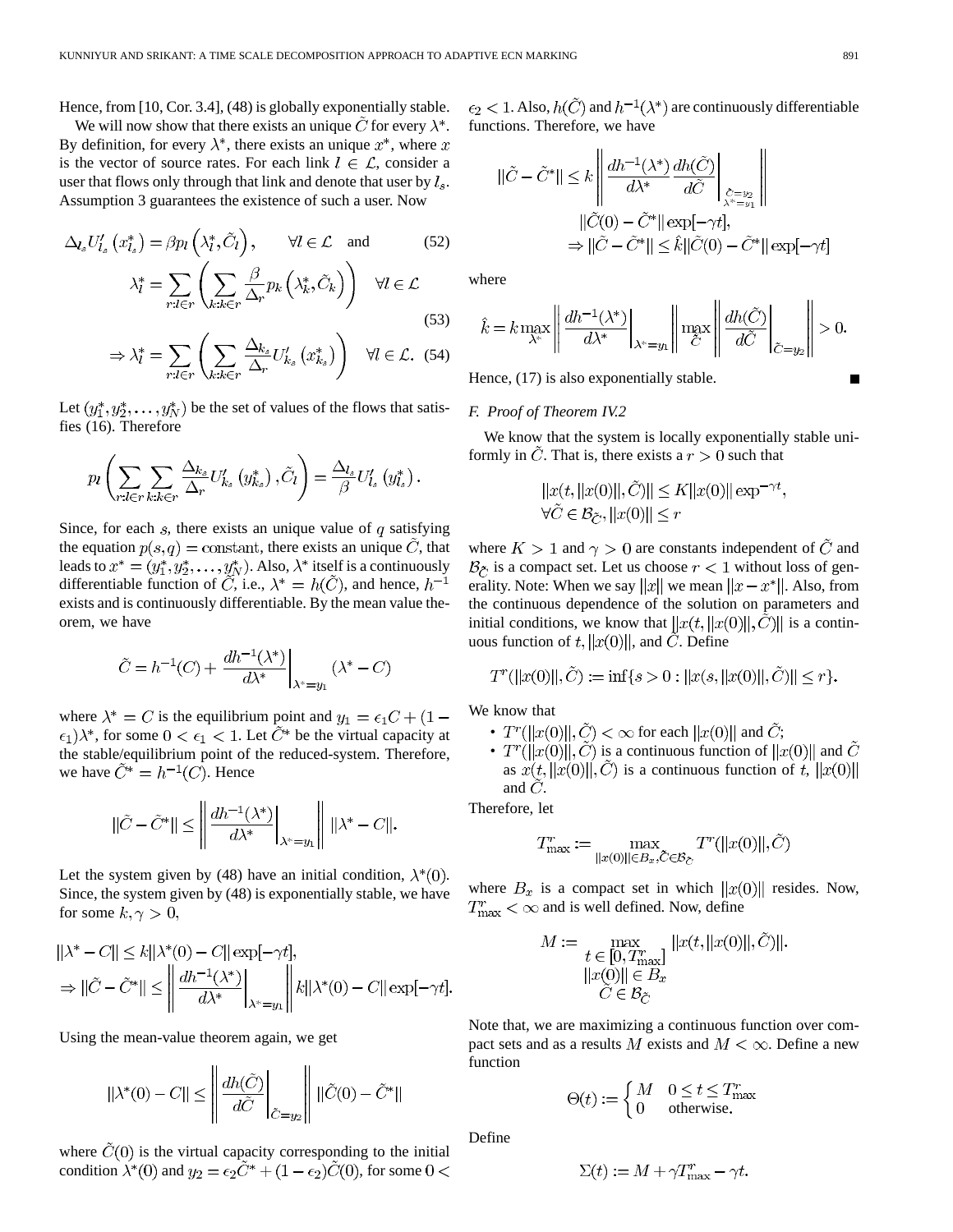$$
\tilde{T} = \inf\{s > 0 : \Sigma(t) \le r\}.
$$

It is clear that  $\tilde{T} < \infty$ . We can now rewrite  $\Sigma(t)$  as:

$$
\Sigma(t) = r + \gamma \tilde{T} - \gamma t.
$$

Now,

$$
\Sigma(t) \geq \Theta(t) \quad \forall t \leq \tilde{T}.
$$

We now make the following claims.

*Claim 1:*

$$
||x(t,||x(0)||,\tilde{C})|| \le \Sigma(t) \quad \forall t \in [0,\tilde{T}].
$$

*Proof:* We know

$$
\label{eq:21} \begin{split} &\|x(t,\|x(0)\|,\check{C})\| \leq \Theta(t) \leq \Sigma(t) \quad \forall t \in [0,T_\text{max}^r]\,,\\ &\text{and}\\ &\|x(t,\|x(0)\|,\check{C})\| \leq r \leq \Sigma(t) \quad \forall t \in \Big[T_\text{max}^r,\tilde{T}\Big]\,. \end{split}
$$

Hence, it is proved.

Define

$$
L:=\frac{K\exp[\gamma\tilde{T}]}{r}
$$

*Claim 2:* The system is exponentially stable in the region  $B_x \times B_{\tilde{C}}$ . That is

$$
||x(t,||x(0)||,\tilde{C})|| \le L||x(0)||\exp[-\gamma t].
$$

*Proof:* Case 1):  $||x(0)|| > r$ . In this case, let us consider the system in the time interval [0, T]. Note that  $K > 1, r < 1$ and  $(||x(0)||/r) > 1$ .

$$
L||x(0)|| \exp[-\gamma t] = K \exp[\gamma \tilde{T}] \frac{||x(0)||}{r} \exp[-\gamma t]
$$
  
\n
$$
\geq \exp(\gamma \tilde{T}) \exp[-\gamma t]
$$
  
\n
$$
= \exp[-\gamma (t - \tilde{T})]
$$
  
\n
$$
\geq 1 - \gamma (t - \tilde{T})
$$
  
\n
$$
= 1 + \gamma \tilde{T} - \gamma t
$$
  
\n
$$
\geq r + \gamma \tilde{T} - \gamma t
$$
  
\n
$$
= \Sigma(t)
$$
  
\n
$$
\geq ||x(t, ||x(0)||, \tilde{C})||.
$$

Therefore, for all  $t \leq \tilde{T}$ , we have

$$
||x(t,||x(0)||,\tilde{C})|| \le L||x(0)||\exp[-\gamma t].
$$

For  $t > \tilde{T}$ , we know that  $||x(t, ||x(0)||, \tilde{C})|| < r$ , and therefore, we can use case 2) setting  $||x(0)|| = ||x(T, ||x(0)||, C)||$ .

Case 2):  $||x(0)|| \le r$ . In this case, we know that the system is exponentially stable. Also, we can take  $\ddot{T} = 0$  in this case. Therefore, we need to show that  $(K/r) \geq K$ , which is trivially satisfied as  $r < 1$ .

Therefore, the system is exponentially stable in the region  $B_x \times B_{\tilde{C}}$ . Hence, it is proved.

*G. Proof of Theorem IV.3*

Define

$$
g_l^e(x, \tilde{C}) := C_l - \sum_{r:l \in r} x_r
$$

Let  $g^e(x, \tilde{C}) = [g_1^e(x, \tilde{C}), \ldots, g_M^e(x, \tilde{C})]'$ , where M is the number of links in the networks. We know that  $q^e(x, \tilde{C})$  is a continuously differentiable function of  $x$  and  $\ddot{C}$ . The reducedsystem is given by

$$
\dot{\tilde{C}}_l := g_l^r(\tilde{C}) = C_l - \sum_{r:l \in r} x_r^*(\tilde{C})
$$

where  $x^*(\tilde{C})$  is the unique root to the equation  $f(x, \tilde{C}) = 0$ . We know that

- $f, g^e$  and  $g^r$  are continuously differentiable functions from our assumptions on the utility functions and marking functions and from Lemma IV.1;
- the reduced system is semiglobally exponentially stable, as shown in Theorem IV.1;
- the boundary-layer system is semiglobally exponentially stable uniformly in  $\tilde{C}$  as shown in Theorem IV.2.

If we assume that the virtual capacities can take negative values i.e.,  $\tilde{C} \in \mathcal{R}$ , then we can apply [14, Lemma 1] to infer semiglobal exponential stability. However, since we restrict the virtual capacities to be positive, i.e.,  $\tilde{C} \in \mathcal{R}^+$ , we need to show that the Lyapunov function is negative–definite at the boundary points where  $\ddot{C}_i = 0$  and  $\lambda_i > C_i$ . Assume that the initial conditions  $x(0)$  and  $\tilde{C}(0)$  belongs to  $B_{x(0)}$  and  $B_{\tilde{C}(0)}$  respectively, where both  $B_{x(0)}$  and  $B_{\tilde{C}(0)}$  are compact sets. Let  $\mathcal{H}(t,\tilde{C})$  be the trajectory of the reduced-system starting at  $\ddot{C}$  at time t and let  $S(\tau, x; C)$  be the trajectory of the boundary-layer system starting at the initial point x at time  $\tau = 0$ . We know that the reduced system is exponentially stable whenever  $C(0) \in B_{\tilde{C}(0)}$ from Theorem IV.1. From Theorem IV.2, the boundary-layer system is exponentially stable uniformly in  $\ddot{C}$  whenever  $x(0)$ and  $\tilde{C}$  are constrained to lie in a compact set. Define  $\tilde{C}^*$  to be the virtual capacity that solves  $\text{SYSTEM}(U, S, C)$ . As defined in [15], consider the conceptual Lyapunov functions

$$
\mathcal{V}(\tilde{C}) := \int_0^T \|\mathcal{H}(t, \tilde{C}) - \tilde{C}^*\|^2 dt
$$
  

$$
\mathcal{W}(x, \tilde{C}) := \int_0^T \|\mathcal{S}(\tau, x; \tilde{C}) - x^*(\tilde{C})\|^2 d\tau,
$$

where T is a constant defined in [15]. We know that  $V(\tilde{C})$  and  $W(x, C)$  are positive-definite radially unbounded functions. Let

$$
K_1 := \max_{\tilde{C} \in B_{\tilde{C}(0)}} \mathcal{V}(\tilde{C}),
$$

and

$$
K_2 := \max_{x \in B_{x(0)}; \tilde{C} \in B_{\tilde{C}(0)}} \mathcal{W}(x, \tilde{C}).
$$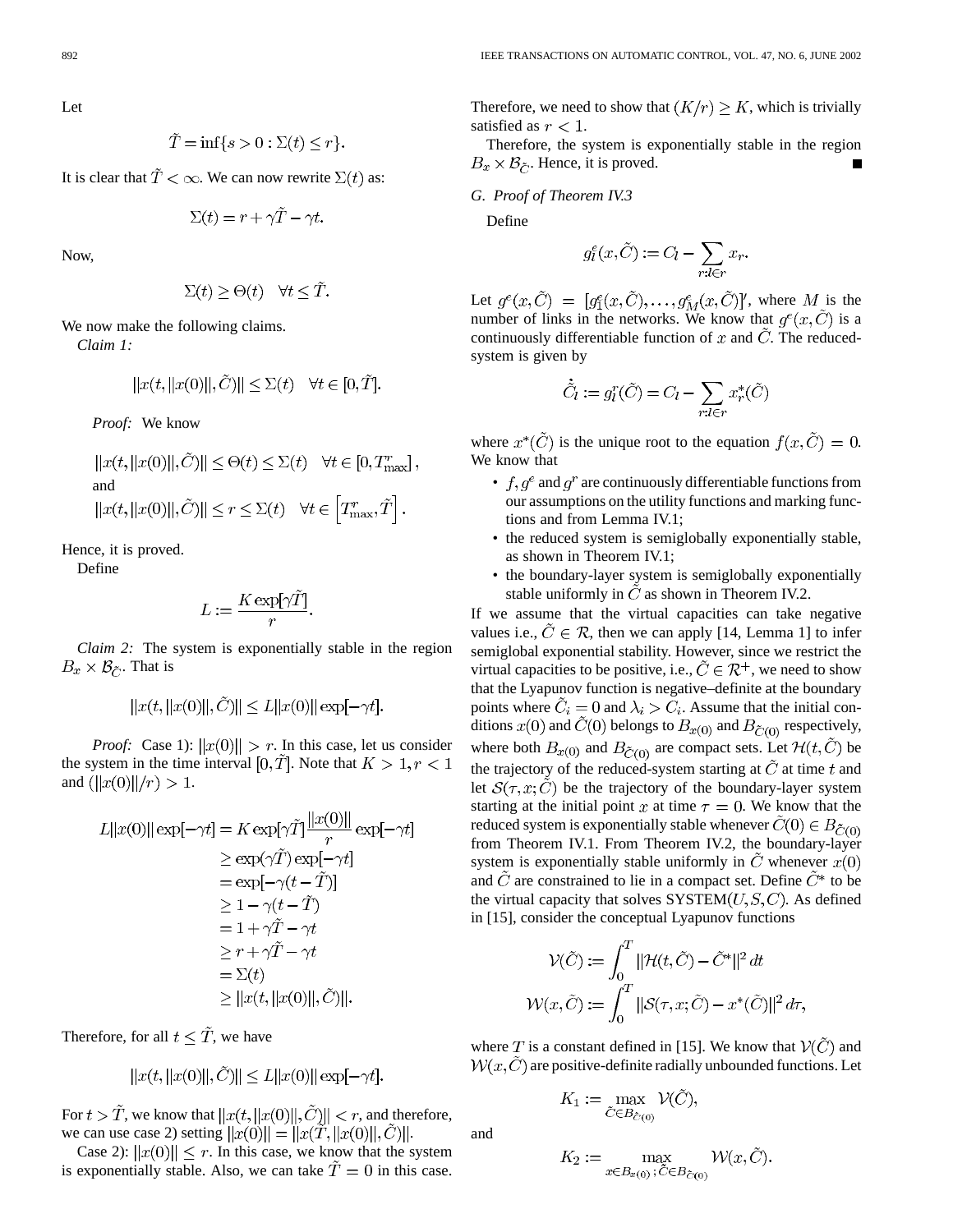We know that both  $K_1$  and  $K_2$  exists and are finite. Fix  $0 < d <$ . Define

 $\Gamma_{\tilde{C}}:=\left\{\tilde{C}\geq 0:\mathcal{V}(\tilde{C})\leq \frac{K_1+K_2}{d}\right\}$ 

and

$$
\Gamma_x:=\left\{x:\mathcal{W}(x,\tilde{C})\leq \frac{K_1+K_2}{1-d},\quad \forall \tilde{C}\in\Gamma_{\tilde{C}}\right\}.
$$

We can easily show that both  $\Gamma_{\tilde{C}}$  and  $\Gamma_x$  are compact sets. Also, without loss of generality, we can assume that the marking functions  $p_l(r, s)$  is differentiable with respect to s at  $s = 0$ . From [14], we can show that  $V(\tilde{C})$  and  $W(x, \tilde{C})$  are Lyapunov functions for the reduced system and the boundary-layer systems respectively in the compact set  $\Gamma_x \times \Gamma_{\tilde{C}}$  when the initial conditions are constrained to lie in  $B_{x(0)} \times B_{\tilde{C}(0)}$ . It also follows from [14], that there exists positive constants  $e_1, e_2, \gamma_1$ , and  $\gamma_2$ such that

$$
(\nabla_{\tilde{C}}\mathcal{V}(\tilde{C}))'g^r(\tilde{C}) \le -\gamma_1||\tilde{C} - \tilde{C}^*||^2, \quad \forall \tilde{C} \in \Gamma_{\tilde{C}}
$$
  

$$
||\nabla_{\tilde{C}}\mathcal{V}(\tilde{C})|| \le e_1||\tilde{C} - \tilde{C}^*||, \quad \forall \tilde{C} \in \Gamma_{\tilde{C}}
$$
  

$$
(\nabla_x\mathcal{W}(x,\tilde{C}))'f(x,\tilde{C}) \le -\gamma_2||x - x^*(\tilde{C})||^2
$$
  

$$
\times \forall (x,\tilde{C}) \in \Gamma_x \times \Gamma_{\tilde{C}}
$$

and

$$
|\nabla_x \mathcal{W}(x, \tilde{C})|| \leq e_2 ||x - x^*(\tilde{C})||, \quad \forall (x, \tilde{C}) \in \Gamma_x \times \Gamma_{\tilde{C}}.
$$
 Her

Define the Lyapunov function  $\nu(x, \tilde{C})$  for the original singularly perturbed system as

$$
\nu(x,\tilde{C}) := d\mathcal{V}(\tilde{C}) + (1-d)\mathcal{W}(x,\tilde{C}).
$$

We can easily show that

$$
\{(x,\tilde{C}) : \tilde{C} \ge 0 \quad \text{and} \quad \nu(x,\tilde{C}) \le K_1 + K_2\} \subseteq \Gamma_x \times \Gamma_{\tilde{C}}.
$$

We now know that

$$
\nu(x(0), \tilde{C}(0)) < K_1 + K_2.
$$

Also, the equation shown at the bottom of the page holds true. Define the set  $\Xi$  as

$$
\Xi = \{ (x, \tilde{C}) \in \Gamma_x \times \Gamma_{\tilde{C}} : \tilde{C}_i = 0 \quad \text{and} \quad g_i(x) = 0 \text{ for some } i \}.
$$

Clearly,  $\Xi$  is a compact set. Note that,  $g(x) = g^{e}(x)$  for all  $a(x, \tilde{C}) \in \Gamma_x \times \Gamma_{\tilde{C}} \backslash \Xi$  and  $||g^e(x)|| \ge ||g(x)||$  for all  $(x, \tilde{C}) \in \Xi$ . Also, note that the equilibrium point  $(x^*, \check{C}^*) \in (\Gamma_x \times \check{C}_z)$  $\Xi$ . Since,  $\Gamma_x \times \Gamma_{\tilde{C}}$  is a compact set and  $f, g^e$  and  $x^*(C)$  are continuously differentiable functions, we have from [14]

• for all 
$$
(x, \tilde{C}) \in (\Gamma_x \times \Gamma_{\tilde{C}}) \setminus \Xi
$$

$$
||g(x,\tilde{C}) - g(x^*(\tilde{C}),\tilde{C})|| \le c_1 ||x - x^*(\tilde{C})||;
$$

• for all 
$$
(x, \tilde{C}) \in (\Gamma_x \times \Gamma_{\tilde{C}}) \setminus \Xi
$$
,  
\n $(\nabla_{\tilde{C}} V(\tilde{C}))'[g(x, \tilde{C}) - g(x^*(\tilde{C}), \tilde{C})]$   
\n $\leq c_2 ||\tilde{C} - \tilde{C}^*|| ||x - x^*(\tilde{C})||$ ;  
\n• for all  $\forall (x, \tilde{C}) \in (\Gamma_x \times \Gamma_{\tilde{C}}) \setminus \Xi$ ,  
\n $(\nabla_{\tilde{C}} W(x, \tilde{C}))' g(x, \tilde{C})$   
\n $\leq c_3 ||x - x^*(\tilde{C})||^2 + c_4 ||\tilde{C} - \tilde{C}^*|| ||x - x^*(\tilde{C})||$ ;

where the  $c_i$ 's are positive constants. Now, for all  $(x, \tilde{C}) \in$  $\Xi, g_i(x, \tilde{C}) = 0$  for some *i*. Let  $\Upsilon$  be defined as

$$
\Upsilon(x,\tilde{C}) := \{ i : \tilde{C}_i = 0, g_i(x,\tilde{C}) = 0 \} \quad \forall (x,\tilde{C}) \in \Xi.
$$

However,  $g_i(x^*(\tilde{C}), \tilde{C}) > 0$  and  $g_i^e(x, \tilde{C}) < 0$  for all  $i \in \Upsilon$ . Also,  $g_i^e(x^*(\tilde{C}), \tilde{C}) = g_i(x^*(\tilde{C}), \tilde{C}) = g_r(\tilde{C})$ . Therefore

$$
|g_i(x, \tilde{C}) - g_i(x^*(\tilde{C}), \tilde{C})||
$$
  
\n
$$
\leq |g_i^e(x, \tilde{C}) - g_i^e(x^*(\tilde{C}), \tilde{C})||, \quad \forall i \in \Upsilon
$$

and

$$
||g_i(x, \tilde{C}) - g_i(x^*(\tilde{C}), \tilde{C})||
$$
  
= 
$$
||g_i^{\varepsilon}(x, \tilde{C}) - g_i^{\varepsilon}(x^*(\tilde{C}), \tilde{C})|| \quad \forall i \notin \Upsilon.
$$

ice

$$
||g(x,\tilde{C}) - g(x^*(\tilde{C}),\tilde{C})|| \le c_1 ||x - x^*(\tilde{C})|| \quad \forall (x,\tilde{C}) \in \Xi
$$

Therefore, we can write:  $\forall (x, C) \in \Xi$ 

$$
\begin{aligned} \nabla_{\tilde{C}} \mathcal{V}(\tilde{C}))'[g(x,\tilde{C}) - g(x^*(\tilde{C}),\tilde{C})] \\ \n&\leq c_2 ||\tilde{C} - \tilde{C}^*|| \, ||x - x^*(\tilde{C})||. \n\end{aligned}
$$

Consider,

$$
(\nabla_{\tilde{C}} \mathcal{W}(x, \tilde{C}))' g(x, \tilde{C}) = 2 \int_0^T [S(\tau, x; \tilde{C}) - x^*(\tilde{C})]'
$$
  
 
$$
\times [\nabla_{\tilde{C}} (S(\tau, x; \tilde{C}) - x^*(\tilde{C}))] g(x, \tilde{C}).
$$

We can also easily show that [14]  $\nabla_{\tilde{C}_i}(S - h)$  is uniformly bounded. Therefore, we can write [14]

$$
\begin{aligned} (\nabla_{\tilde{C}} \mathcal{W}(x, \tilde{C}))' g(x, \tilde{C}) \\ &\leq c_3 ||x - x^*(\tilde{C})||^2 + c_4 ||\tilde{C} - \tilde{C}^*|| \, ||x - x^*(\tilde{C})||. \end{aligned}
$$

As a result, from [14, Th. 1], we can conclude that there exists an  $\alpha$  small enough such that

$$
\dot{\nu}(x,\tilde{C})<0.
$$

Therefore, we can conclude that when the initial conditions are restricted to a compact set, the system is exponentially stable for

$$
\dot{\nu}(x,\tilde{C})=\left\{\begin{matrix} (1-d)(\nabla_{\tilde{C}}\mathcal{V}(\tilde{C}))'g(x)\\+\frac{d}{\alpha}(\nabla_x\mathcal{W}(x,\tilde{C}))'\cdot f(x,\tilde{C})+d(\nabla_{\tilde{C}}\mathcal{W}(x,\tilde{C}))'\cdot g(x)\end{matrix}\right.
$$